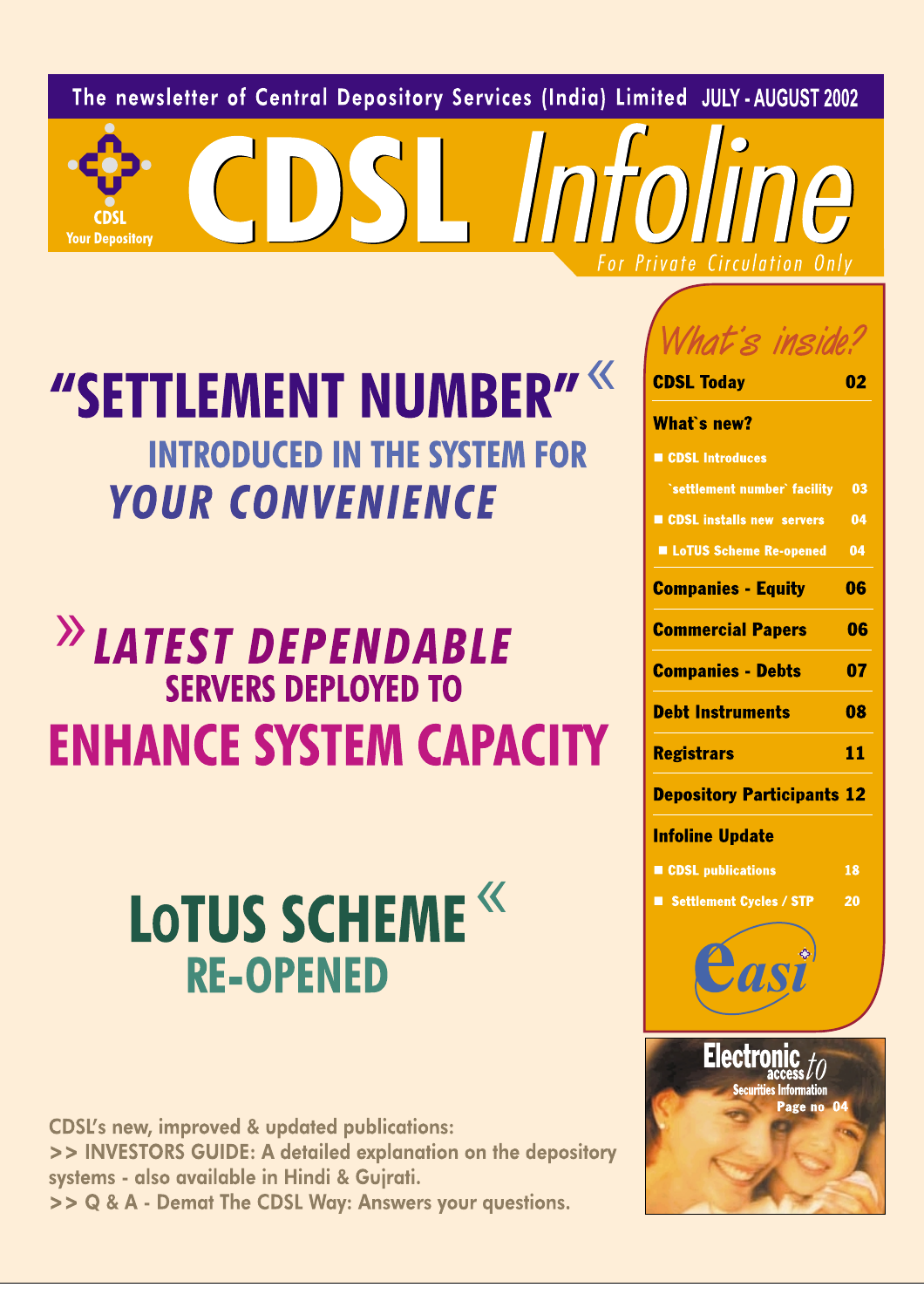# CDSL Today: (as of 31.07.2002)

# **Securities Admitted**

As on July 31, 2002, the equity of 4457 companies has been admitted into CDSL. Further, CDSL has also admitted 1593 debt instruments, **like** debentures and bonds, for dematerialisation.

| <b>Security type</b>     | <b>July 2001</b> | <b>July 2002</b> |
|--------------------------|------------------|------------------|
| Equity                   | 3463             | 4457             |
| Debt                     | 561              | 1593             |
| Commercial Paper         |                  | 82               |
| <b>Mutual Fund Units</b> | 8                | 13               |
|                          |                  |                  |

| <b>Details</b>          | <b>July 2001</b> | <b>July 2002</b> |
|-------------------------|------------------|------------------|
| Depository Participants | 161              | 174              |
| <b>Branch-DPs</b>       | 142              | 211              |
| <b>Cities</b>           | 79               | 104              |
| Locations               | 285              | 370              |
|                         |                  |                  |

# **Depository Participants**

As on July 31, 2002, CDSL has 174 DPs offering live depository services in 104 cities across 370 locations in the country.

# **Dematerialisation**

Over the last one year, the demat volume and value has increased by 121% and 133% respectively.

| <b>Securities in CDSL</b> | <b>July 2001</b> | <b>July 2002</b> |
|---------------------------|------------------|------------------|
| Quantity (Crore)          | 264              | 584              |
| Value (Rs. in Crore)      | 12516            | 29107            |

| <b>Settlement</b>    | <b>July 2001</b> | <b>July 2002</b> |
|----------------------|------------------|------------------|
| Quantity (Crore)     | q*               | 62               |
| Value (Rs. in Crore) | $533*$           | 3367             |
|                      |                  |                  |

# **Settlement**

Over the last one year, the non-badla settlement volume and value increased by more than 6 times.

# (\*Excluding badla transactions)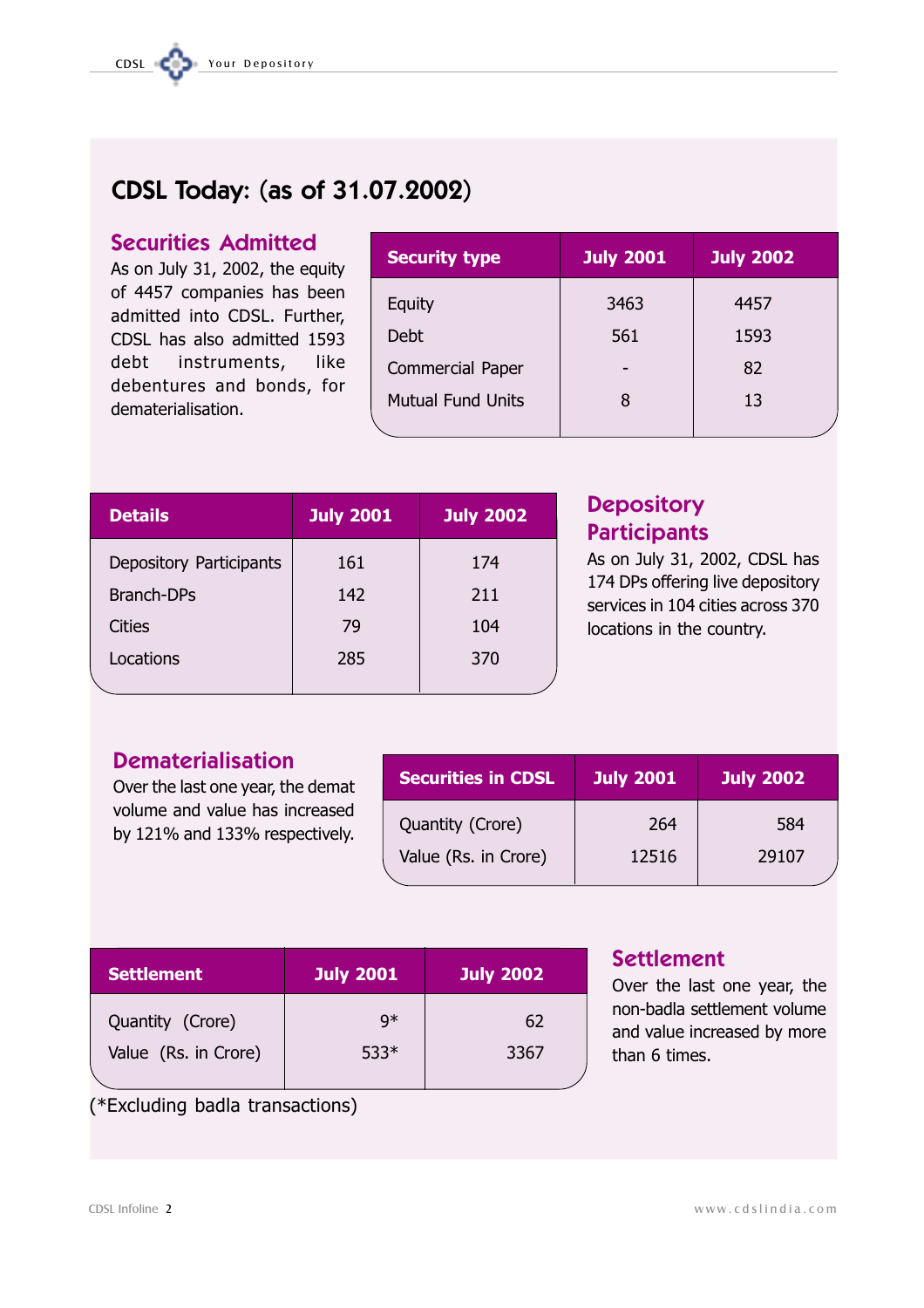# What's New?

# Incorporation of 'settlement number' in transfer instructions

True to its motto - offering convenient, dependable and secure depository services, CDSL has introduced the facility of including "settlement number" details in instruction slip with effect from 17<sup>th</sup> August, 2002.

Just as in a bank account the available funds are used to settle any payment obligation, CDSL system has been designed to use all available securities in a Clearing Member's (CMs) account to meet his payin obligations. This obviates the need of storing and moving securities from one settlement pocket to another and at the same time brings substantial savings to CMs in their depository bills. It is however recognised that CMs need settlement-wise details both in respect of pay-ins and pay-outs to reconcile receipts and deliveries from/to sub brokers/clients. CDSL's newly introduced facility achieves best of both worlds. CMs will have settlement number details providing logical segregation of securities in their account while there would be no need of maintaining separate settlement pockets. Thus, this unique system will permit CMs to use all available balances in their pool account to meet their settlement obligations and have the settlement wise details for reconciliation purpose. This new facility is available for transactions at all exchanges connected with CDSL.

Points to be noted while using the settlement number facility:

1. BOs/Sub-brokers/CMs should mention the correct settlement number in their instruction slips issued by them, as the mention of incorrect settlement number may result in non-processing of the transaction resulting in non-delivery of securities.

CDSL

Your Depository

2. Transfer from client or sub-broker account to CM account : For any transfer of securities from client or sub-broker account to CM account delivering the securities for pay-in, the settlement number of the exchange against which the securities are being delivered should be given in the instruction slip. Illustratively, if a person has sold securities for rolling settlement number 096 of BSE and NSE, then while delivering securities for that pay-in he should indicate the following details in the instruction slip:

| <b>Exchange Name</b> | <b>BSE</b>     | NSE         |
|----------------------|----------------|-------------|
| Market Type          | Rolling $(00)$ | Rolling (N) |
| Settlement Number    | 2002096        | 2002096     |

3. Transfer from CM to CM accounts: For transfer of securities from a CM account to the account of another CM, the settlement number of the exchange where the securities are to be delivered should be provided. Illustratively, when a BSE CM receives delivery of a security from BSE settlement number 1110002002056 and proposes to deliver the same security to a NSE CM towards his obligation under NSE settlement number 2002112, then while issuing the instruction, the BSE CM should indicate in the instruction slip, the NSE settlement number i.e. 2002112. Similarly, when a BSE CM transfers securities received in pay-out from CM Unified Settlement Account to CM Principal Account, he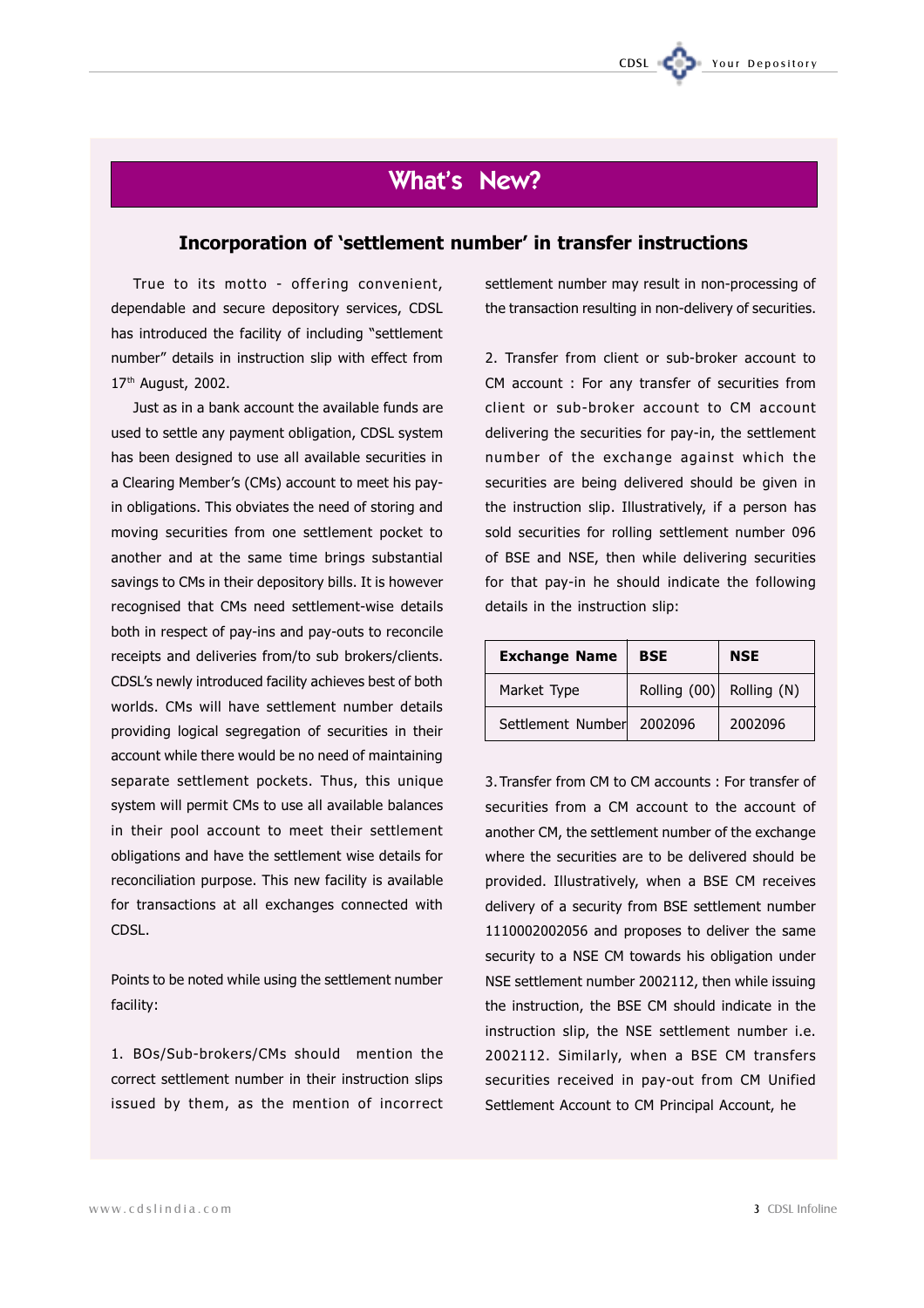should mention the BSE settlement number for which the securities are intended to be delivered.

4. Transfer of Pay-out Securities: In case of transfer of securities received in pay-out from the account of the CM to his clients, the CM should mention the settlement number of the pay-out against which securities are received, in the instruction slip.

5. Receipt instructions: Custodian/DP/BO are not required to indicate any settlement number details to receive credits as irrespective of the fact whether the clients provide standing purchase waiver instruction to receive credits of securities purchased by them, the settlement number for which the securities were received will be indicated in the account statement.

### **CDSL installs new server**

In July 2002, CDSL has upgraded its hardware by installing the rp7410 servers from Hewlett Packard, the first of its kind in India. These servers are the latest, state-of-the-art servers that work far more efficiently.

The new server uses the cell board architecture and possess high memory, enhanced storage capacities and advanced transaction-processing capabilities. The new rp7410 has helped CDSL gain 60% efficiency thereby reducing response time and improving quality of service to its customers.

### **LoTUS Scheme Re-opened**

CDSL has decided to re-open its popular and investor friendly, Low Tariff Unlimited Service (LOTUS) Scheme for registration in deference to the wishes of DPs and CMs.

Under LoTUS, an innovative package, CDSL levies extremely modest monthly flat fees on DPs in respect of registered Beneficial Owners (investors) opting for the scheme.

# **Electronic Access to Securities** Information (easi)

Innovation and change. Two words that form the plank for CDSL's "service to customers". Keeping in step with this CDSL tradition, easi - CDSL's internet access facility, now also provides BOs the

previous day's closing price of scrips held in their portfolio.

It may be recalled that easi was launched earlier this vear in April. easi met with instant success and registered DPs, CMs and BOs can log on to easi to get information of their demat account.

easi aims to provide to CDSL system users a facility to:

- know the balances in the BO demat accounts (continuously updated every 30 minutes);
- ascertain the status of receipt / delivery instructions;
- · obtain details of transactions effected through demat account during the preceding 7 days:
- take a print of the demat account and to obtain valuation of holdings in the registered BO account as at the previous day's closing prices at BSE.

### **Online Inter-Depository Transfer facility**

Transfer of securities from an account in one depository to an account in the other depository is achieved through inter-depository transfers. Such inter depository transfers are effected under special arrangement between the depositories through two batches every day at 10.00 a.m. and 6.00 p.m. To facilitate inter-depository transfer at any time during business hours as required by DPs, a facility of Online Inter-Depository transfer is being introduced.

The software to be used at CDSL is currently undergoing testing at both the depositories, and is scheduled to be introduced in December, 2002.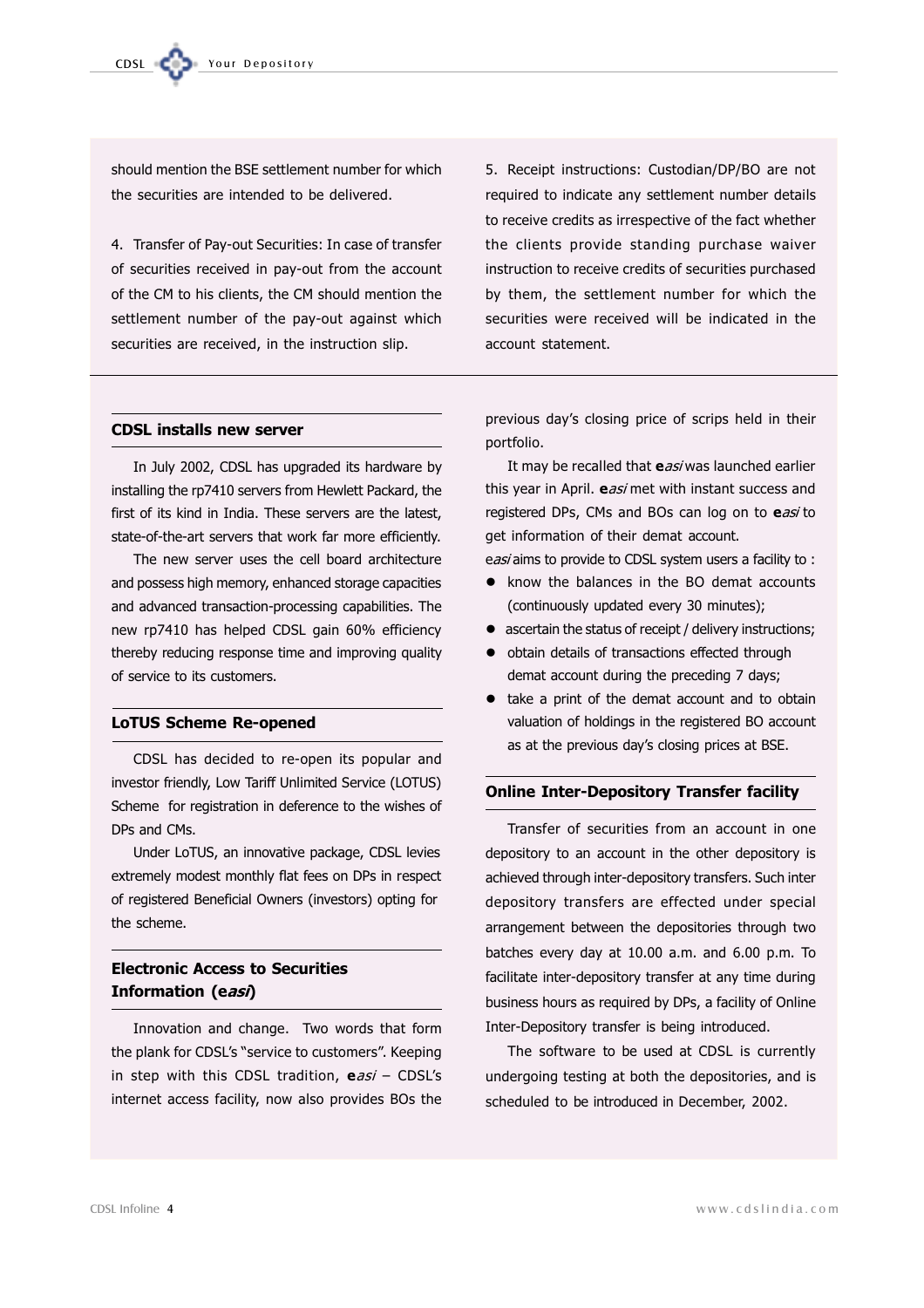# **Centurion Bank Limited launches CDSL Depository Services**

Shri V. Janakiraman, Chairman and Managing Director, Centurion Bank Limited (CBL), inaugurated CDSL's Depository Services at CBL's Borivli (W) branch. The Bank's demat services was inaugurated in the presence of Shri B. G. Daga, Managing Director of CDSL, Shri A. Asokan, Executive Director of CBL, and a large number of CBL customers.

Inaugurating CDSL's depository services at their branch, Shri V. Janakiraman said that the Bank has always believed in offering its customers the best. He noted that the competitive fee structure of CDSL was one of the key elements in the Bank's decision to extend CDSL depository services to its customers at affordable tariff. Shri Daga explained the unique features of the CDSL system and assured all present and prospective clients CDSL's commitment to provide

its account holders convenient, dependable & secure depository services.

CDSL

CBL, which is currently offering CDSL services from its Borivli and Fort branches will soon extend them to all its 59 branches across India.

# **CDSL system adopted by Bangladesh** Depository as well

After Lebanon, now Bangladesh has decided to adopt the CDSL system for its depository. Last month, a high power delegation from the Bangladesh Depository visited Kolkata to understand the depository practices and system in India as also the electronic settlement procedures and processes. CDSL's senior executives along with Calcutta Stock Exchange authorities conducted a detailed three-day workshop for the visiting delegation explaining the salient features of settlement through the CDSL system, risk management and security measures to be adopted.

# List of new DPs / Branches

|             | <b>Main DPs</b>                                     | 10407 | BCB Brokerage Pvt Ltd-Piparaya                    |
|-------------|-----------------------------------------------------|-------|---------------------------------------------------|
| <b>DPID</b> | <b>DP Name</b>                                      | 10406 | BCB Brokerage Pvt Ltd-Surat                       |
|             |                                                     | 24005 | Bhavik Rajesh Khandhar Shares & Stock Brokers Pvt |
| 27700       | CD Equisearch Private Limited- Kolkata              |       | Ltd-Mithapur                                      |
| 27800       | G M Bosu & Co Pvt Ltd - Kolkata                     | 27701 | CD Equisearch Private Ltd-Mumbai                  |
| 28100       | Pragya Securities Pvt Ltd - Mumbai                  | 23204 | Hem Securities Limited-Bharatpur                  |
| 27300       | Pruthvi Brokers & Share Holdings Pvt. Ltd. - Mumbai | 23203 | Hem Securities Limited-Hindaun                    |
| 27400       | SDFC Securities Limited - Vadodara                  | 24801 | <b>IKM Investors Services Ltd-Sirsa</b>           |
| 27600       | Siddhi Shares Private Limited - Kanpur              | 11202 | Inventure Growth & Securities Ltd-Bhavnagar       |
| 28000       | The Jammu & Kashmir Bank Limited - New Delhi        | 24901 | K M Jain Stock Brokers Pvt Ltd-Indore             |
| 27900       | The South Indian Bank Limited - Thrissur            | 12903 | R N Patwa Shares & Stock Brokers (P) Ltd-Delhi    |
| 27500       | UTI Bank Limited - Mumbai                           | 27001 | Sam Global Securities Ltd-Borivli                 |
|             | <b>DP Branches</b>                                  | 19111 | Sam Global Securities Ltd-Sriganganagar           |
|             |                                                     | 25701 | Shilpa Stock Broker Pvt Ltd-Udaipur               |
| <b>DPID</b> | <b>DP Name</b>                                      | 27601 | Siddhi Shares Private Limited-Bareilly            |
|             |                                                     | 16001 | SMIFS Securites Limited-Kolkata                   |
| 21608       | ACME Shares & Stock Pyt Ltd - Alwar                 | 12001 | SVV Shares & Stock Brokers Pvt. Ltd. - Jamnagar   |
| 14101       | Alankit Assignments Ltd-Jaipur                      | 18604 | Sykes & Ray Equities (India) Ltd-Mangalore        |
|             |                                                     |       |                                                   |
|             |                                                     |       |                                                   |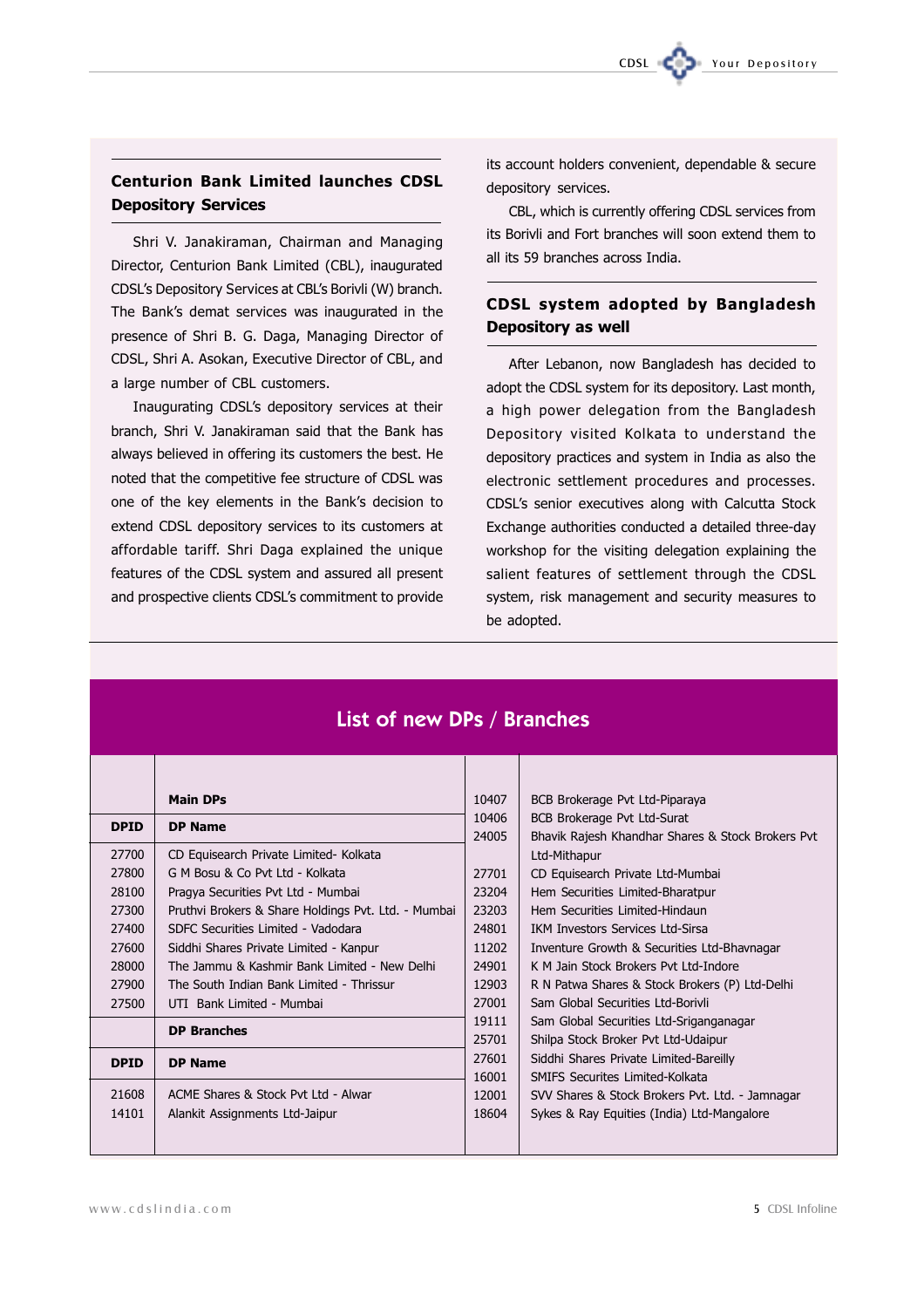#### Your Depository  $CDSL = C$

# Companies-Equity admitted with CDSL during June-August, 2002

| No.            | Sr. ISIN                     | <b>Company</b><br><b>Name</b>                          | Sr.<br>No. | <b>ISIN</b>  | <b>Company</b><br><b>Name</b>          | No.      | Sr. ISIN                     | <b>Company</b><br><b>Name</b>                        |
|----------------|------------------------------|--------------------------------------------------------|------------|--------------|----------------------------------------|----------|------------------------------|------------------------------------------------------|
| 1              | INE279F01011                 | 20th Century Gems<br>Limited                           | 22         | INE550F01015 | Hazoor Hotel Properties<br>Limited     | 45       | INE392F01012                 | Rosekamal Textiles<br>Limited                        |
| $\overline{2}$ | INE516F01016                 | Abhinav Homes & Resorts                                | 23         | INE859E01013 | Hind Agro Oils Limited                 | 46       | INE457F01013                 | Salzer Electronics Limited                           |
|                |                              | Limited                                                | 24         | INE649F01015 | Hindustan Coca-Cola                    | 47       | INE548F01019                 | Schmalbach Lubeca PET                                |
| 3              | INE421F01019                 | Aeonian Investments                                    |            |              | Beverages (P) Limited                  |          |                              | Containers India Private                             |
|                |                              | Company Limited                                        | 25         | INE689E01014 | <b>Hisar Spinning Mills</b>            |          |                              | Limited                                              |
| 4              | INE866E01018                 | Amrit Banaspati Company<br>Limited                     | 26         | INE168F01016 | Limited<br>Howrah Gases Limited        | 48<br>49 | INE340F01011<br>INE396F01013 | Schrader Duncan Limited<br>Serveall Investments      |
| 5              | INE944E01013                 | Ankur Marketing Limited                                | 27         | INE544F01018 | Indorama Cement Limited                |          |                              | Limited                                              |
| 6              | INE464F01019                 | Bahar Mercantile Limited                               | 28         | INE385F01016 | Jarigold Textiles Limited              | 50       | INE318F01017                 | Shree Durga Agencies                                 |
| 7              | INE525F01017                 | <b>Balmer Lawrie</b>                                   | 29         | INE563D01013 | JRC Industries Limited                 |          |                              | Limited                                              |
|                |                              | <b>Investments Limited</b>                             | 30         | INE456F01015 | Kant & Company Limited                 | 51       | INE481F01013                 | Shyamal Holdings and                                 |
| 8              | INE994B01014                 | Bharat Immunological &                                 | 31         | INE574F01015 | Microwave                              |          |                              | <b>Trading Limited</b>                               |
|                |                              | <b>Biologicals Corporation</b>                         |            |              | <b>Communications Limited</b>          | 52       | INE529F01019                 | Signet Fincom Limited                                |
|                |                              | Limited                                                | 32         | INE955E01019 | N E Electronics Limited                | 53       | INE359F01011                 | Sumati Projects Limited                              |
| 9              | INE152F01010                 | <b>Bihar Mercantile Union</b>                          | 33         | INE132F01012 | NCL Research and                       | 54       | INE823E01019                 | Suryadeep Salt Refinery &                            |
|                |                              | Limited                                                |            |              | <b>Financial Services Limited</b>      |          |                              | <b>Chemicals Works Limited</b>                       |
| 10             | INE368F01012                 | <b>Bijlee Textiles Limited</b>                         | 34         | INE515F01018 | Nirvan Commercial                      | 55       | INE619F01018                 | Synergies-Dooray                                     |
| 11             | INE358C01010                 | Ceejay Finance Limited                                 |            |              | Company Limited                        |          |                              | Automotive Limited                                   |
| 12             | INE375F01017                 | Dalmia Group Udyog                                     | 35         | INE552F01011 | Nivi Trading Limited                   | 56       | INE420F01011                 | T Stanes & Company                                   |
|                |                              | Limited                                                | 36         | INE247F01018 | Orient Beverages Limited               |          |                              | Limited                                              |
| 13             | INE156F01011                 | Deep Commercials Limited                               | 37         | INE575F01012 | Pagepoint Services (India)             | 57<br>58 | INE488B01017                 | Tasty Bite Eatables Limited<br>The Delhi Flour Mills |
| 14<br>15       | INE532F01013<br>INE376F01015 | Edelweiss Capital Limited<br>Electricals & Electronics | 38         | INE331F01010 | Limited<br>Parichay Education Limited  |          | INE450F01018                 | Company Limited                                      |
|                |                              | India Limited                                          | 39         | INE501F01018 | PBM Polytex Limited                    | 59       | INE488F01018                 | The Sri Ganapathy Mills                              |
| 16             | INE538F01010                 | <b>Essar Power Limited</b>                             | 40         | INE649E01018 | <b>Pronto Industrial Services</b>      |          |                              | Company Limited                                      |
| 17             | INE240F01013                 | Fancy Fittings Limited                                 |            |              | Limited                                | 60       | INE653E01010                 | Transways (Agents)                                   |
| 18             | INE160F01013                 | Ficom Industries Limited                               | 41         | INE583F01016 | Radiant Texfab Private                 |          |                              | Limited                                              |
| 19             | INE295F01017                 | Gandhimathi Appliances                                 |            |              | Limited                                | 61       | INE773D01018                 | Transways (Agents)                                   |
|                |                              | Limited                                                | 42         | INE230F01014 | Rainbow Foundations                    |          |                              | Limited                                              |
| 20             | INE599F01012                 | Greaves Morganite                                      |            |              | Limited                                | 62       | INE406F01010                 | Vasundhara Rasayans                                  |
|                |                              | Crucible Limited                                       | 43         | INE650E01016 | Ranisati Properties Limited            |          |                              | Limited                                              |
| 21             | INE541F01014                 | Gujarat Poly-AVX<br><b>Electronics Limited</b>         | 44         | INE531F01015 | Rooshnil Securities Private<br>Limited | 63       | INE047F01012                 | Voque Textiles Limited                               |

# **Commercial Papers admitted during June-August, 2002**

| Sr.<br>No.     | <b>ISIN</b>  | <b>Issuer Name</b>               | <b>Allotment</b><br>Date | <b>Redemption</b><br><b>Date</b> |
|----------------|--------------|----------------------------------|--------------------------|----------------------------------|
| $\mathbf{1}$   | INE975A14018 | Elder Pharmaceuticals Limited    | 29-07-2002               | 28-10-2002                       |
| $\overline{2}$ | INE514E14033 | Export-Import Bank of India      | 16-07-2002               | 16-07-2003                       |
| 3              | INE514E14058 | Export-Import Bank of India      | 12-08-2002               | 12-08-2003                       |
| 4              | INE242A14237 | Indian Oil Corporation Limited   | 06-06-2002               | 04-09-2002                       |
| 5              | INE242A14245 | Indian Oil Corporation Limited   | 12-06-2002               | 09-09-2002                       |
| 6              | INE242A14278 | Indian Oil Corporation Limited   | 27-06-2002               | 25-09-2002                       |
| $\overline{7}$ | INE242A14260 | Indian Oil Corporation Limited   | 25-06-2002               | 23-09-2002                       |
| 8              | INE242A14252 | Indian Oil Corporation Limited   | 20-06-2002               | 18-09-2002                       |
| 9              | INE321A14056 | <b>INOX Air Products Limited</b> | 26-06-2002               | 24-09-2002                       |
| 10             | INE248A14069 | ITI Limited                      | 15-07-2002               | 14-10-2002                       |
| 11             | INE573A14029 | J K Industries Limited           | 29-08-2002               | 27-11-2002                       |
| 12             | INE018A14801 | Larsen & Toubro Limited          | 27-05-2002               | 22-11-2002                       |
| 13             | INE018A14843 | Larsen & Toubro Limited          | 11-06-2002               | 06-12-2002                       |
| 14             | INE018A14835 | Larsen & Toubro Limited          | 11-06-2002               | 09-09-2002                       |
| 15             | INE018A14793 | Larsen & Toubro Limited          | 21-05-2002               | 15-11-2002                       |
| 16             | INE018A14819 | Larsen & Toubro Limited          | 06-06-2002               | 04-09-2002                       |
| 17             | INE018A14827 | Larsen & Toubro Limited          | 07-06-2002               | 04-12-2002                       |
| 18             | INE018A14850 | Larsen & Toubro Limited          | 12-06-2002               | 09-12-2002                       |
| 19             | INE018A14884 | Larsen & Toubro Limited          | 24-06-2002               | 20-12-2002                       |
| 20             | INE018A14876 | Larsen & Toubro Limited          | 25-06-2002               | 23-09-2002                       |
| 21             | INE018A14868 | Larsen & Toubro Limited          | 19-06-2002               | 16-12-2002                       |
| 22             | INE018A14892 | Larsen & Toubro Limited          | 05-07-2002               | 03-10-2002                       |
| 23             | INE018A14900 | Larsen & Toubro Limited          | 05-07-2002               | $01 - 01 - 2003$                 |
| 24             | INE018A14918 | Larsen & Toubro Limited          | 04-07-2002               | $01 - 10 - 2002$                 |
| 25             | INE018A14926 | Larsen & Toubro Limited          | 09-07-2002               | 07-10-2002                       |
| 26             | INE018A14959 | Larsen & Toubro Limited          | 18-07-2002               | 16-10-2002                       |
| 27             | INE870D14130 | National Fertilizers Limited     | 06-08-2002               | 04-11-2002                       |
| 28             | INE984D14055 | Raymond Apparel Limited          | 04-06-2002               | 02-09-2002                       |
| 29             | INE984D14063 | Raymond Apparel Limited          | 14-06-2002               | 12-09-2002                       |
| 30             | INE984D14071 | Raymond Apparel Limited          | 08-07-2002               | 04-10-2002                       |
| 31             | INE671A14104 | Tata Honeywell Limited           | 06-06-2002               | 04-09-2002                       |
| 32             | INE671A14112 | Tata Honeywell Limited           | 06-08-2002               | $01 - 11 - 2002$                 |
| 33             | INE405A14057 | Ultramarine & Pigments Limited   | 03-07-2002               | $01 - 10 - 2002$                 |

www.cdslindia.com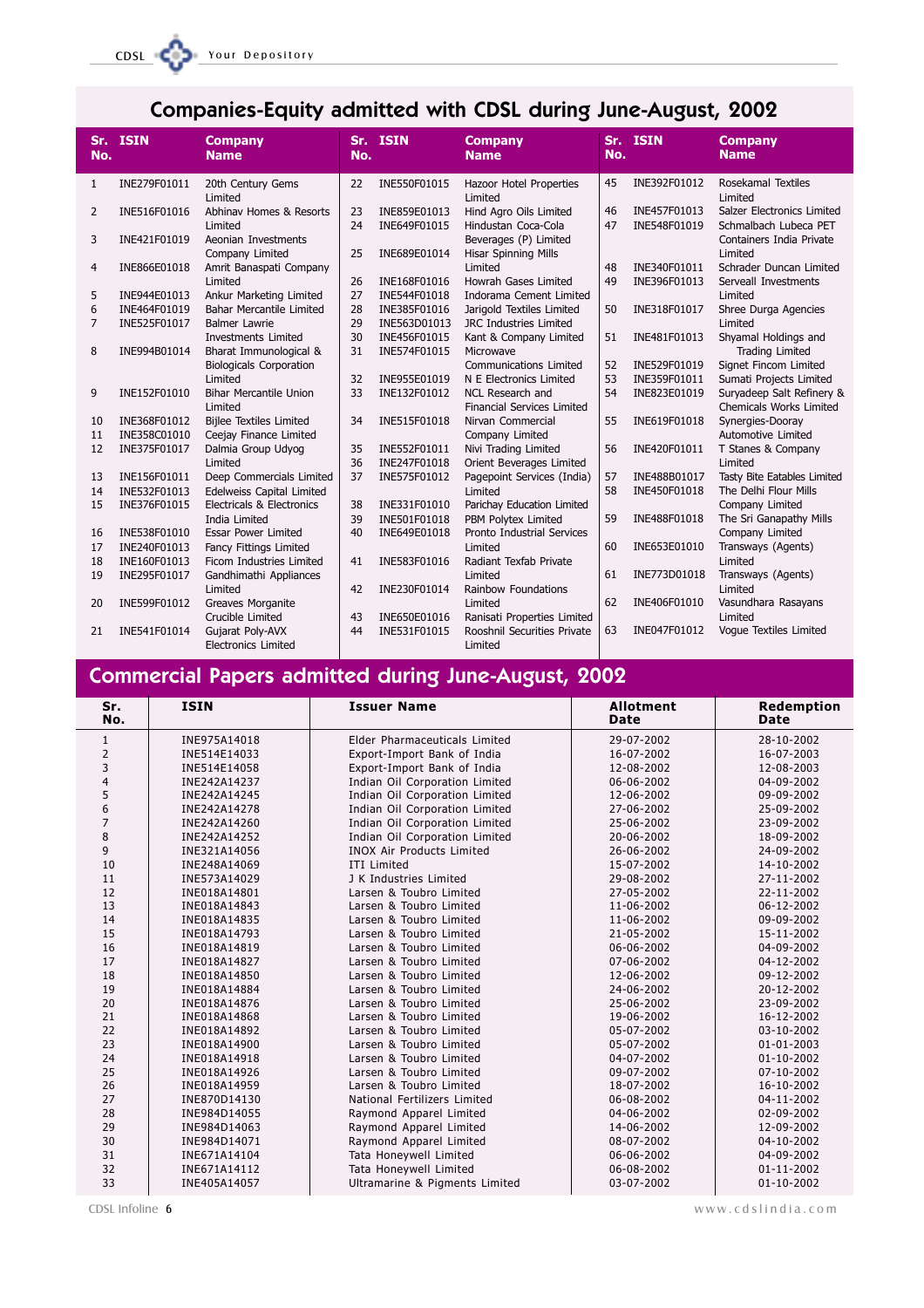

# **Companies - Debts admitted with CDSL**

|          | <b>Sr. Company</b><br><b>No. Name</b>                     |          | Sr. Company<br><b>No. Name</b>                                         |     | Sr. Company<br><b>No. Name</b>                              |
|----------|-----------------------------------------------------------|----------|------------------------------------------------------------------------|-----|-------------------------------------------------------------|
| 1        | Alok Textile Industries Limited                           | 40       | <b>IFCI Limited</b>                                                    | 76  | Noida Toll Bridge Company Limited                           |
| 2        | Amforge Industries Limited                                | 41       | Indian Aluminium Company Limited                                       | 77  | North Eastern Electricity Supply                            |
| 3        | Ballarpur Industries Limited                              | 42       | Indian Farmers Fertiliser Cooperative                                  |     | Company of Orissa Limited                                   |
| 4        | Bank of Baroda                                            |          | Limited                                                                | 78  | Nuclear Power Corporation Limited                           |
| 5        | Bank of India                                             | 43       | Indian Oil Corporation Limited                                         | 79  | Power Finance Corporation Limited                           |
| 6        | Bank of Maharashtra                                       | 44       | Indian Overseas Bank                                                   | 80  | Power Grid Corporation of India                             |
| 7        | Bank of Punjab                                            | 45       | Indian Rayon and Industries Limited<br>Indo Gulf Corporation Limited   |     | Limited                                                     |
| 8        | Bharat Heavy Electricals Limited                          | 46<br>47 | Industrial Development Bank of India                                   | 81  | Prism Cement Limited                                        |
| 9        | Bharat Sanchar Nigam Limited                              | 48       | Infrastructure Leasing & Financial                                     | 82  | Punjab National Bank                                        |
| 10       | <b>Bharti Mobile Limited</b>                              |          | Services Limited                                                       | 83  | Reliance Capital Limited                                    |
| 11       | <b>BOC India Limited</b>                                  | 49       | <b>Inox Air Products Limited</b>                                       | 84  | Reliance Industries Limited                                 |
| 12       | <b>BPL Mobile Comminuctions Limited</b>                   | 50       | Irama Estates Private Limited                                          | 85  | Reliance Petroleum Ltd.                                     |
| 13       | <b>CEAT Limited</b>                                       | 51       | ITC Bhadrachalam Paperboards                                           | 86  | Sardar Sarovar Narmada Nigam<br>Limited                     |
| 14       | Central Bank of India                                     |          | Limited                                                                | 87  | Shree Rama Multi-Tech Limited                               |
| 15       | Centurion Bank Limited                                    | 52       | <b>ITI Limited</b>                                                     | 88  | Silverline Technologies Limited                             |
| 16       | Century Enka Limited                                      | 53       | Jindal Vijaynagar Steel Limited                                        | 89  | SKF Bearings India Limited                                  |
| 17       | Century Textiles and Industries<br>Limited                | 54       | Kesoram Industries Limited                                             | 90  | South Asian Petrochem Limited                               |
| 18       | Core Emballage Limited (Formerly<br>Core Biotech Limited) | 55<br>56 | Konkan Railway Corporation Limited<br>Krishna Bhagya Jal Nigam Limited | 91  | Southern Electricity Supply Company<br>of Orissa Limited    |
| 19       | Cyrus Investments Limited                                 | 57       | <b>KSB Pumps Limited</b>                                               | 92  | Srei International Finance Limited                          |
| 20       | Dalmia Cement (Bharat) Ltd                                | 58       | Lanco Kondapalli Power Private                                         | 93  | State Bank of Hyderabad                                     |
| 21       | Deepak Fertilisers and Petrochemicals                     |          | Limited                                                                | 94  | State Bank of India                                         |
|          | Corporation Limited                                       | 59       | Larsen & Toubro Limited                                                | 95  | State Bank of Indore                                        |
| 22       | Dena bank                                                 | 60       | Leaseplan India Limited                                                | 96  | Steel Authority of India Limited                            |
| 23       | Essar Oil Limited                                         | 61       | LIC Housing Finance Limited                                            | 97  | Surya Roshni Limited                                        |
| 24       | Export-Import Bank of India                               | 62       | Madhya Pradesh Financial Corporation                                   | 98  | Tamil Nadu Industrial Development<br>Corporation Limited    |
| 25       | Floatglass India Limited                                  | 63       | Madras Cements Limited                                                 | 99  | Tata Chemicals Limited                                      |
| 26       | Grasim Industries Limited                                 | 64       | Maharashtra State Financial<br>Corporation                             | 100 | Tata Engineering and Locomotive                             |
| 27       | Gujarat Ambuja Cements Limited                            | 65       | Mindteck (India) Limited (Formerly                                     |     | Company Limited                                             |
| 28       | Gujarat Borosil Limited                                   |          | Hinditron Informatics Limited)                                         |     | 101 Tata Finance Limited                                    |
| 29       | Gujarat Gas Company Limited                               | 66       | N R Agarwal Industries Limited                                         |     | 102 Tata Investment Corporation Limited                     |
| 30       | Gujarat State Energy Generation<br>Limited                | 67       | Narmada Cement Company Limited                                         | 103 | The Arvind Mills Limited                                    |
| 31       | Gujarat State Petronet Limited                            | 68       | Narmada Chematur Petrochemicals<br>Limited                             | 104 | The Indian Seamless Metal Tubes<br>Limited                  |
| 32       | Hindalco Industries Limited                               | 69       | National Aluminium Company Limited                                     |     | 105 The Paper Products Limited                              |
| 33       | Hindustan Aeronautics Limited                             | 70       | National Bank for Agriculture and                                      |     | 106 The South Indian Bank Limited                           |
| 34       | Hindustan Copper Limited                                  |          | Rural Development                                                      |     | 107 Thomson Press (India) Limited                           |
| 35       | <b>HMT Limited</b>                                        | 71       | National Fertilizers Limited                                           | 108 | Union Bank of India                                         |
| 36       | Housing and Urban Development<br>Corporation Limited      | 72       | National Hydroelectric Power<br>Corporation Limited                    | 109 | UTI Bank Limited                                            |
| 37       | Housing Development Finance                               | 73       | National Thermal Power Corporation                                     |     | 110 Vanasthali Textile Industries Limited                   |
|          | Corporation Limited                                       |          | Limited                                                                |     | 111 Varun Shipping Company Limited                          |
| 38<br>39 | <b>ICICI Bank Limited</b><br>Idea Cellular Limited        | 74<br>75 | Neyveli Lignite Corpration Limited<br>Nirma Limited                    |     | 112 Western Electricity Supply Company of<br>Orissa Limited |
|          |                                                           |          |                                                                        |     | 113 Whirlpool of India Limited                              |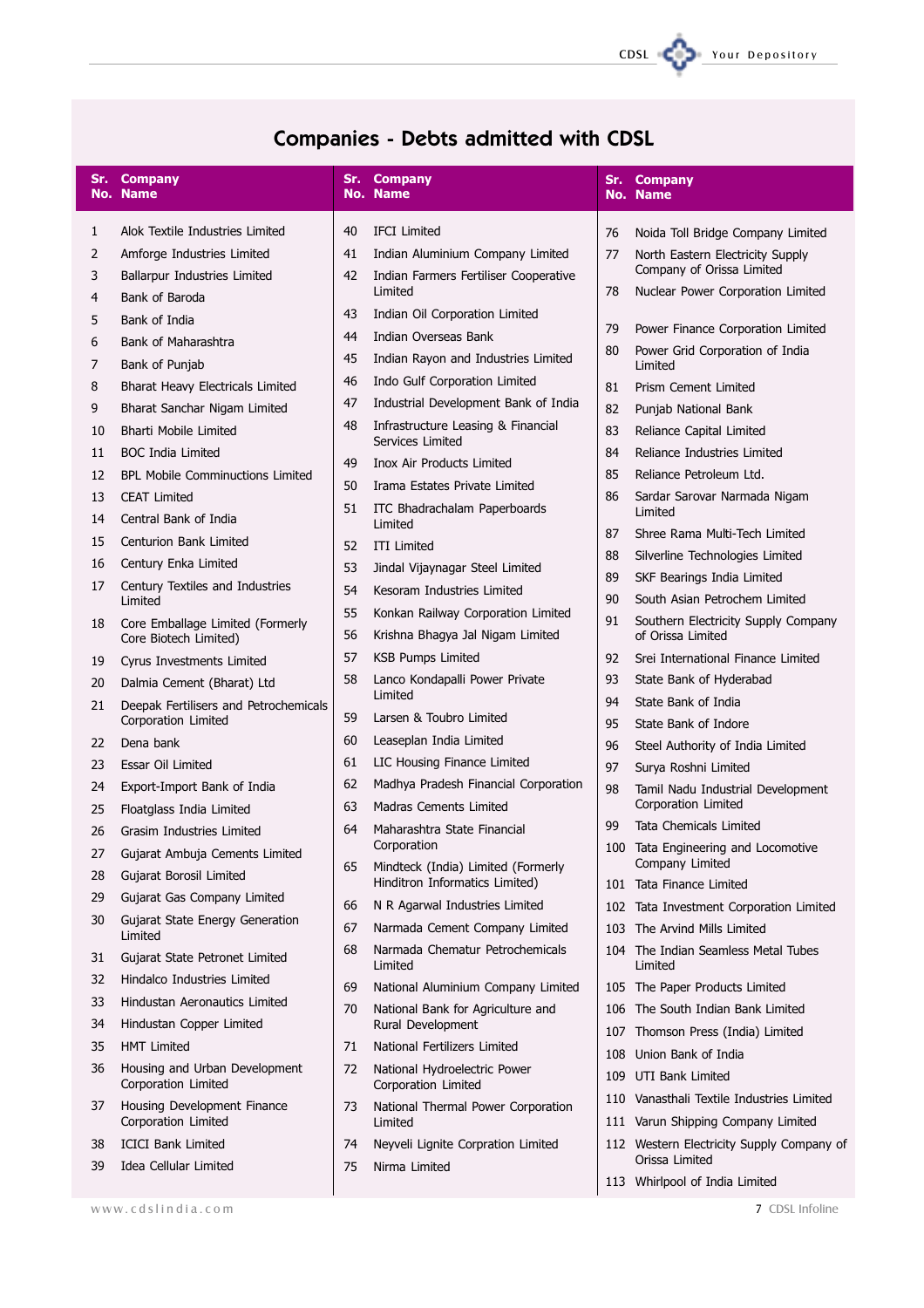# Debt Instruments Admitted - June to August, 2002

| ISIN.                                     | Description of the Debt Instruments                                                                                                   | <b>ISIN</b>                                  | Description of the Debt Instruments                                                                                             |
|-------------------------------------------|---------------------------------------------------------------------------------------------------------------------------------------|----------------------------------------------|---------------------------------------------------------------------------------------------------------------------------------|
| <b>Ballarpur Industries Limited</b>       |                                                                                                                                       | INE005A08MW5                                 | ICICI NMDQ102 UNMD - Unsecured Non Marketable Debentures                                                                        |
| INE294A07026                              | Secured Fully Convertible Debentures DOM - 09-01-2004                                                                                 | INE005A08MZ8                                 | DOM - 20-06-2016<br>ICICI NMDQ102 UNMD - Unsecured Non Marketable Debentures                                                    |
| INE055F07053                              | <b>BPL Mobile Communications Limited</b><br>20% Secured Non Convertible Non Cumulative Debentures -                                   | INE005A08MY1                                 | DOM - 16-05-2016<br>ICICI NMDQ102 UNMD - Unsecured Non Marketable Debentures                                                    |
| INE055F07061                              | Series I DOM - 08-04-2003<br>20% Secured Non Convertible Non Cumulative Debentures -                                                  | INE005A08NE1                                 | DOM - 05-07-2016<br>ICICI NMDQ202 UNMD - Unsecured Non Marketable Debentures                                                    |
| INE055F07046<br>INE055F07046              | Series II DOM - 14-08-2003<br>13.78% SR NCDs - Series V Final DOM - 01-10-2004<br>13.78% SR NCDs - Series VIII Final DOM - 01-10-2004 | INE005A08ND3                                 | DOM - 31-10-2016<br>ICICI NMDQ202 UNMD - Unsecured Non Marketable Debentures<br>DOM - 18-08-2016                                |
| INE055F07046<br>INE055F07046              | 13.78% SR NCDs - Series XII Final DOM - 01-10-2004<br>13.78% SR NCDs - Series X Final DOM - 01-10-2004                                | INE005A08NC5                                 | ICICI DNMQ399 UNMD - Unsecured Non Marketable Debentures<br>DOM - 16-12-2002                                                    |
| INE055F07046<br>INE055F07046              | 13.78% SR NCDs - Series V Final DOM - 01-10-2004<br>13.78% SR NCDs - Series V Final DOM - 01-10-2004                                  | INE005A08NB7                                 | ICICI DNMDQ302R UNMD - Unsecured Non Marketable<br>Debentures DOM - 23-11-2016                                                  |
| INE055F07046<br>INE055F07046              | 13.78% SR NCDs - Series VI Final DOM - 01-10-2004<br>13.78% SR NCDs - Series XIV Final DOM - 01-10-2004                               | INE005A08NA9                                 | ICICI B98 UMD - Unsecured Marketable Debentures<br>DOM - 17-02-2003                                                             |
|                                           | Deepak Fertilisers and Petrochemicals Corporation Limited                                                                             | INE005A08MU9                                 | ICICI Q3NM5C00 UNMD - Unsecured Non Marketable<br>Debentures - Callable DOM - 03-11-2005                                        |
| INE501A07032<br>INE501A07032              | 14.75% SR NCDs DOM - 10-04-2004<br>14.75% SR NCDs DOM - 10-04-2004                                                                    | INE005A09AC0                                 | ICICI PNQ202 UPN - Unsecured Promissory Notes<br>DOM - 04-10-2016                                                               |
| INE501A07016                              | 12.50% Secured Non Cumulative NCR Debentures<br>DOM - 01-11-2005                                                                      | <b>INE005A08MS3</b>                          | ICICI DNMQ399 UNMD - Unsecured Non Marketable Debentures<br>DOM - 24-11-2002                                                    |
| INE501A07024                              | 12.50% Secured Non Cumulative NCR Debentures<br>DOM - 30-03-2005                                                                      | INE005A08MT1                                 | ICICI F98 UMD - Unsecured Marketable Debentures<br>DOM - 05-08-2003                                                             |
| <b>GMR Infrastructure Limited</b>         |                                                                                                                                       | INE005A08MR5                                 | ICICI F98 UMD - Unsecured Marketable Debentures<br>DOM - 24-07-2005                                                             |
| INE776C07010                              | 14% Secured Optionally Convertible Cumulative Debentures Final<br>DOM - 07-02-2007                                                    | INE005A09AB2                                 | ICICI Bank BPNQ399 UPN - Unsecured Promissory Notes<br>DOM - 18-11-2002                                                         |
| <b>Gujarat Ambuja Cements Limited</b>     |                                                                                                                                       | INE005A08MP9                                 | ICICI Bank C98 UMD - Unsecured Marketable Debentures<br>DOM - 24-04-2003                                                        |
| INE079A07021                              | 11% SR NCDs Final DOM - 27-04-2006                                                                                                    | INE005A09AA4                                 | ICICI Bank BO/DY/95-96/078 UPN - Unsecured Promissory<br>Notes DOM - 12-06-2003                                                 |
| <b>ICICI Bank Limited</b><br>INE005A08NH4 | ICICI DNOCQ200 UNMD - Unsecured Non Marketable                                                                                        | INE005A09998                                 | ICICI Bank BO/DY/32/95-96/077 & 079 UPN - Unsecured<br>Promissory Notes DOM - 06-06-2003                                        |
|                                           | Debentures DOM - 01-08-2005                                                                                                           | INE005A08MN4                                 | ICICI Bank ITNMQ100 UNMD - Unsecured Non Marketable                                                                             |
| INE005A08NG6<br>INE005A08NJ0              | ICICI NMDJY101 UNMD - Unsecured Non Marketable<br>Debentures DOM - 28-06-2016<br>ICICI NMDFE102 UNMD - Unsecured Non Marketable       | INE005A08MM6                                 | Debentures DOM - 03-06-2003<br>ICICI Bank ITNMQ100 UNMD - Unsecured Non Marketable<br>Debentures DOM - 02-06-2003               |
|                                           | Debentures DOM - 22-02-2011                                                                                                           |                                              |                                                                                                                                 |
| INE005A08NI2                              | ICICI NMDFE102 UNMD - Unsecured Non Marketable<br>Debentures DOM - 23-02-2011                                                         | <b>Idea Cellular Limited</b><br>INE669E07013 | 8.75% Unrated Unsecured NCR Debentures - Letter of Allotment                                                                    |
| INE005A08NK8                              | ICICI NMDJA201 UNMD - Unsecured Non Marketable<br>Debentures DOM - 10-01-2008                                                         |                                              | issued initially DOM - 30-09-2002                                                                                               |
| INE005A08NL6                              | ICICI NMC31100 UNMD - Unsecured Non Marketable<br>Debentures DOM - 04-12-2005                                                         | <b>IFCI Limited</b><br>INE039A09013          | UnSR Non Convertible Gift Bonds issued in the nature of                                                                         |
| INE005A08NR3                              | ICICI E97 UMD - Unsecured Marketable Debentures<br>DOM - 17-09-2002                                                                   |                                              | Promissory Notes DOM - 06-09-2016                                                                                               |
| INE005A08NQ5                              | ICICI E97 UMD - Unsecured Marketable Debentures<br>DOM - 11-09-2002                                                                   | INE551F09016                                 | <b>Indian Farmers Fertiliser Cooperative Limited (IFFCO)</b><br>IFFCO 11.25% Unsecured Non Cumulative NCR Bonds issued          |
| INE005A08NW3                              | ICICI G/98 UMD - Unsecured Marketable Debentures<br>DOM - 11-01-2004                                                                  |                                              | in the nature of Promissory Notes Final DOM - 20-01-2004                                                                        |
| INE005A08NT9                              | ICICI F98 UMD - Unsecured Marketable Debentures<br>DOM - 11-09-2005                                                                   | INE008A08EO3                                 | Industrial Development Bank of India (IDBI)<br>IDBI - Omni 2001B Regular Return Bond - I DOM - 01-10-2004                       |
| INE005A08NN2                              | ICICI NMDMA101 UNMD - Unsecured Non Marketable<br>Debentures DOM - 27-02-2011                                                         | INE008A08EP0<br>INE008A08EQ8                 | IDBI - Omni 2001B Regular Return Bond - II DOM - 01-10-2006<br>IDBI - Omni 2001B Regular Return Bond - III DOM - 01-10-2008     |
| INE005A08NO0                              | ICICI F98 UMD - Unsecured Marketable Debentures<br>DOM - 16-07-2003                                                                   | INE008A08630<br>INE008A08648                 | IDBI - Omni VIII - Regular Return Bonds - I DOM - 06-10-2002<br>IDBI - Omni VIII - Regular Return Bonds - II DOM - 06-10-2004   |
| INE005A09AD8                              | ICICI B/99 UPN - Unsecured Promissory Notes<br>DOM - 23-03-2006                                                                       | INE008A08655<br>INE008A08663                 | IDBI - Omni IX - Regular Return Bonds - II DOM - 05-01-2003<br>IDBI - Omni IX - Regular Return Bonds - III DOM - 05-01-2005     |
| INE005A08NV5                              | ICICI B98 UMD - Unsecured Marketable Debentures<br>DOM - 26-02-2003                                                                   | INE008A08671<br>INE008A08689                 | IDBI - Omni 98A - Regular Return Bonds - II DOM - 16-02-2003<br>IDBI - Omni 98A - Regular Return Bonds - III DOM - 16-02-2005   |
| INE005A08NU7                              | ICICI B98 UMD - Unsecured Marketable Debentures<br>DOM - 11-02-2005                                                                   | INE008A08697<br>INE008A08705                 | IDBI - Omni 98A - Regular Return Bonds - IV DOM - 16-02-2008<br>IDBI - Omni 98 C - Regular Return Bonds - I DOM - 15-07-2003    |
| INE005A08NF8                              | ICICI NMDJY101 UNMD - Unsecured Non Marketable<br>Debentures DOM - 10-07-2011                                                         | INE008A08713<br>INE008A08721                 | IDBI - Omni 98 C - Regular Return Bonds - II DOM - 15-07-2003<br>IDBI - Omni 98 C - Regular Return Bonds - III DOM - 15-07-2003 |
| INE005A08MD5                              | ICICI Bank F98 UMD - Unsecured Marketable Debentures<br>DOM - 29-07-2003                                                              | INE008A08739<br>INE008A08747                 | IDBI - Omni 98 C - Zero Coupon Bonds DOM - 15-07-2003<br>IDBI 98 D - Regular Return Bond - III DOM - 07-08-2003                 |
| INE005A08MQ7                              | ICICI Bank - N1DQ4C10 UNMD - Unsecured Non Marketable<br>Debentures DOM - 29-03-2016                                                  | INE008A08754<br>INE008A08770                 | IDBI 98 D - Regular Return Bond - IV DOM - 07-08-2005<br>IDBI 98 E - Regular Return Bond - III DOM - 05-10-2003                 |
| INE005A08MO2<br>INE005A08MX3              | ICICI Bank - NMDQ402 UNMD DOM - 28-03-2007<br>ICICI NMDQ102 UNMD - Unsecured Non Marketable Debentures                                | INE008A08788<br>INE008A08804                 | IDBI 98 E - Regular Return Bond - IV DOM - 05-10-2005<br>IDBI 98 F - Regular Return Bond - III DOM - 12-12-2003                 |
| INE005A08MV7                              | DOM - 04-06-2023<br>ICICI NMDQ102 UNMD - Unsecured Non Marketable Debentures                                                          | INE008A08812<br>INE008A08820                 | IDBI 98 F - Regular Return Bond - IV DOM - 12-12-2005<br>IDBI - Omni FII - A DOM - 06-04-2003                                   |
|                                           | DOM - 27-04-2016                                                                                                                      | INE008A08838                                 | IDBI - Omni FII - B DOM - 08-04-2003                                                                                            |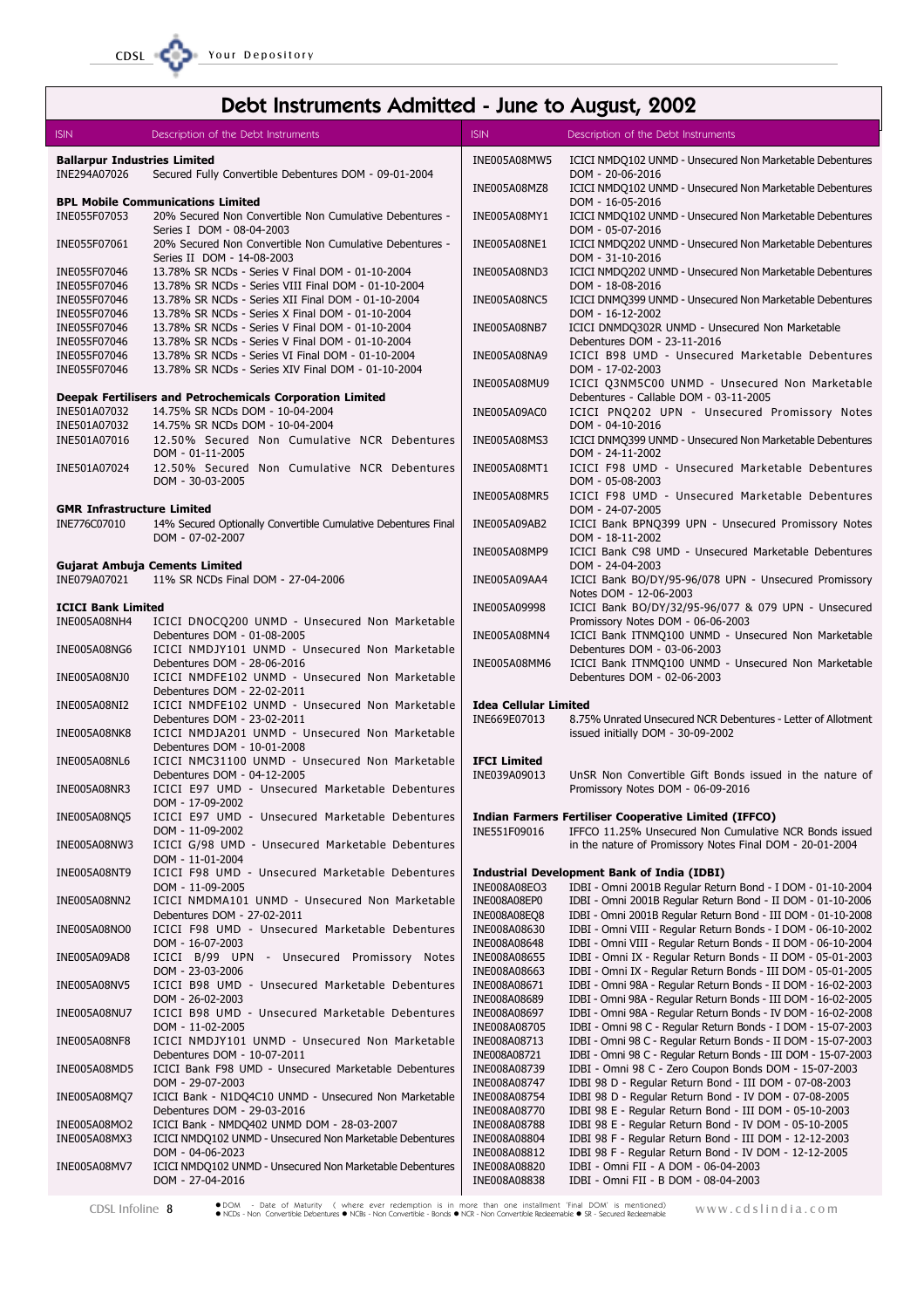| <b>ISIN</b>                                      | Description of the Debt Instruments                                                                                          | <b>ISIN</b>                         | Description of the Debt Instruments                                                                    |
|--------------------------------------------------|------------------------------------------------------------------------------------------------------------------------------|-------------------------------------|--------------------------------------------------------------------------------------------------------|
|                                                  |                                                                                                                              |                                     |                                                                                                        |
| INE008A08846<br>INE008A08853                     | IDBI - Omni FII - C DOM - 03-10-2005                                                                                         |                                     | <b>National Aluminium Company Limited</b>                                                              |
| INE008A08861                                     | IDBI - Omni Tier II Regular Return Bond 99B DOM - 06-04-2005<br>IDBI - Omni Tier II Regular Return Bond 99C DOM - 06-04-2007 | INE139A07023                        | 8.60% Secured NCR Taxable Bonds - Series 2001 issued in the                                            |
| INE008A08887                                     | IDBI - Omni 2000A Regular Return Bond - II DOM - 04-10-2003                                                                  |                                     | nature of debentures - issued as letter of allotment initially                                         |
| INE008A08895                                     | IDBI - Omni 2000A Regular Return Bond - III DOM - 04-10-2005                                                                 |                                     | DOM - 15-11-2004                                                                                       |
| INE008A08903                                     | IDBI - Omni 2001A Regular Return Bond - I DOM - 02-07-2004                                                                   | <b>National Fertilizers Limited</b> |                                                                                                        |
| INE008A08911                                     | IDBI - Omni 2001A Regular Return Bond - II DOM - 02-07-2004                                                                  | INE870D07019                        | 13.50% NCR Bonds issued in the nature of Promissory Notes -                                            |
|                                                  |                                                                                                                              |                                     | Series I Final DOM - 30-06-2004                                                                        |
|                                                  | <b>Infrastructure Leasing &amp; Financial Services Limited [ILFS]</b>                                                        | INE870D07027                        | 13.50% NCR Bonds issued in the nature of Promissory Notes -                                            |
| INE871D07934                                     | 10.00% SR Non Cumulative NCDs - Series 2001 - II                                                                             |                                     | Series IAFinal DOM - 30-07-2004                                                                        |
|                                                  | DOM - 01-04-2012                                                                                                             |                                     | <b>Nuclear Power Corporation Limited [NPCL]</b>                                                        |
| INE871D07413                                     | 14.00% SR NCDs - Sr U 97 DOM - 11-01-2006                                                                                    | INE206D07024                        | 10.75% Taxable SR Non Cumulative Bonds - Series 17 Final                                               |
|                                                  |                                                                                                                              |                                     | DOM - 31-03-2006                                                                                       |
| <b>INOX Air Products Limited</b><br>INE321A07019 |                                                                                                                              | INE206D07016                        | 10.00% Infrastructure SR NCBs - Series 16 (Infra)                                                      |
|                                                  | 18.50% SR Non Convertible Non Cumulative Debentures<br>DOM - 19-03-2003                                                      |                                     | DOM - 31-03-2008                                                                                       |
| INE321A07027                                     | 18.25% SR Non Convertible Non Cumulative Debentures Final                                                                    | INE206D09012                        | 18% Taxable SR Non Cumulative Bonds - Series 8C2 Final                                                 |
|                                                  | DOM - 19-12-200                                                                                                              |                                     | DOM - 01-12-2006                                                                                       |
| INE321A07035                                     | 12.81% SR Non Convertible Non Cumulative Debentures Final                                                                    | INE206D09020                        | 18% Taxable SR Non Cumulative Bonds - Series 8C3 Final                                                 |
|                                                  | DOM - 28-04-2004                                                                                                             |                                     | DOM - 26-09-2006                                                                                       |
| INE321A07043                                     | 12% SR Non Convertible Non Cumulative Debentures Final                                                                       | INE206D09038                        | 10.5% Tax Free SR Non Cumulative Bonds - Series 9A                                                     |
|                                                  | DOM - 21-07-2003                                                                                                             |                                     | DOM - 01-12-2006                                                                                       |
| INE321A07050                                     | 12.75% SR Non Convertible Non Cumulative Debentures Final                                                                    | INE206D09046                        | 10.5% Tax Free SR Non Cumulative Bonds - Series 10A1<br>DOM - 01-02-2007                               |
|                                                  | DOM - 21-07-2005                                                                                                             | INE206D09053                        | 10.5% Tax Free SR Non Cumulative Bonds - Series 10B2                                                   |
| INE321A07068                                     | 12.75% SR Non Convertible Non Cumulative Debentures Final                                                                    |                                     | DOM - 31-03-2004                                                                                       |
|                                                  | DOM - 24-07-2005                                                                                                             | INE206D09061                        | 14.50% Taxable SR Non Cumulative Bonds - Series 10C1                                                   |
|                                                  |                                                                                                                              |                                     | DOM - 22-08-2004                                                                                       |
| Jindal Vijaynagar Steel Limited<br>INE019A07050  |                                                                                                                              | INE206D09061                        | 14% Taxable SR Non Cumulative Bonds - Series 10C2                                                      |
|                                                  | 17.50% Secured Optionally Fully Convertible Debentures Final<br>DOM - 15-09-2012                                             |                                     | DOM - 22-08-2002                                                                                       |
| INE019A07068                                     | 17.4061% Secured Optionally Fully Convertible Debentures Final                                                               | INE206D09087                        | 10.25% Tax Free SR Non Cumulative Bonds - Series 11A1                                                  |
|                                                  | DOM - 15-09-2012                                                                                                             |                                     | DOM - 13-11-2007                                                                                       |
| INE019A07019                                     | 14% SR NCDs Final DOM - 31-03-2004                                                                                           | INE206D09103                        | 10% Tax Free SR Non Cumulative Bonds - Series 11B                                                      |
| INE019A07027                                     | 14% SR NCDs Final DOM - 14-03-2004                                                                                           |                                     | DOM - 06-03-2008                                                                                       |
| INE019A07043                                     | 14% SR NCDs Final DOM - 14-04-2004                                                                                           | INE206D09095                        | 10.40% Tax Free SR Non Cumulative Bonds - Series 11A2 Final                                            |
| INE019A07076                                     | 14% SR NCDs Final DOM - 15-09-2012                                                                                           |                                     | DOM - 13-11-2007                                                                                       |
| INE019A07084                                     | 14% SR NCDs Final DOM - 15-09-2012                                                                                           |                                     |                                                                                                        |
| INE019A07076                                     | 13.76% SR NCDs Final DOM - 15-09-2012                                                                                        | INE134E09154                        | <b>Power Finance Corporation Limited [PFC]</b><br>PFC - 10.40% Unsecured Tax Free NCBs 1998 - Series I |
| INE019A07084                                     | 14% SR NCDs Final DOM - 15-09-2012                                                                                           |                                     | DOM - 14-09-2008                                                                                       |
| INE019A07076                                     | 13.76% SR NCDs Final DOM - 15-09-2012                                                                                        | INE134E08297                        | PFC - 8.70% Unsecured Tax Free Bonds 2009 - Series II                                                  |
| INE019A07076                                     | 13.76% SR NCDs Final DOM - 15-09-2012                                                                                        |                                     | DOM - 15-10-2009                                                                                       |
| INE019A07092                                     | 16% Secured NCDs Final DOM - 15-09-2012                                                                                      | INE134E08305                        | PFC - 8.70% Unsecured Tax Free Bonds 2009 - Series II                                                  |
|                                                  | Krishna Bhagya Jala Nigam Limited [KBJNL]                                                                                    |                                     | DOM - 15-12-2009                                                                                       |
| INE990D07114                                     | KBJNL - Secured Non Convertible Regular Returns Bonds issued                                                                 | INE134E08313                        | PFC - 8.20% Unsecured Tax Free Bonds 2010 - Series III                                                 |
|                                                  | in the nature of debentures - Series VI-A DOM - 31-03-2005                                                                   |                                     | DOM - 19-07-2010                                                                                       |
| INE990D07114                                     | KBJNL - Secured NCDs - Regular Returns Bonds - Series VI-B                                                                   | INE134E08321                        | PFC - 12.75% Taxable Unsecured Non Convertible Bond 2003                                               |
|                                                  | DOM - 31-03-2005                                                                                                             | INE134E08339                        | - Series II DOM - 30-10-2003                                                                           |
| INE990D07189                                     | KBJNL - Secured Regular Return Bonds issued in the nature of                                                                 |                                     | PFC - 13.85% Unsecured Taxable NCBs 2009 - Series III<br>DOM - 02-02-2009                              |
|                                                  | debentures - Series X-D DOM - 05-02-2009                                                                                     | INE134E08347                        | PFC - 13.85% Unsecured Taxable NCBs 2009 - Series III                                                  |
|                                                  |                                                                                                                              |                                     | DOM - 09-02-2009                                                                                       |
| <b>LIC Housing Finance Limited</b>               |                                                                                                                              | INE134E08354                        | PFC - 11.90% Unsecured Taxable NCBs 2007 - Series IV                                                   |
| INE115A07031                                     | Secured NCR Debentures - Option I - issued as letter of allotment                                                            |                                     | DOM - 04-01-2007                                                                                       |
|                                                  | DOM - 18-02-2007                                                                                                             | INE134E08362                        | PFC - 11.20% Unsecured Taxable NCBs 2007 - Series V                                                    |
| INE115A07049                                     | Secured NCR Debentures - Option II - issued as letter of                                                                     |                                     | DOM - 14-03-2007                                                                                       |
|                                                  | allotment Final DOM - 18-02-2009                                                                                             | INE134E08370                        | PFC - 11.20% Unsecured Taxable NCBs 2007 - Series V                                                    |
| INE115A07056                                     | Secured NCR Debentures - Option III - Separately Tradeable                                                                   |                                     | DOM - 29-03-2007                                                                                       |
|                                                  | and Redeemable Principle Parts - STRPP Part A - issued as                                                                    | INE134E08388                        | PFC - 10.68% Unsecured Taxable NCBs 2007 - Series VI                                                   |
|                                                  | letter of allotment DOM - 18-02-2008<br>Secured NCR Debentures - Option III - Separately Tradeable                           |                                     | DOM - 01-06-2007                                                                                       |
| INE115A07064                                     | and Redeemable Principle Parts -STRPP Part B - issued as letter                                                              | INE134E08396                        | PFC - 10.68% Unsecured Taxable NCBs 2007 - Series VI<br>DOM - 23-06-2007                               |
|                                                  | of allotment DOM - 18-02-2009                                                                                                | INE134E08404                        | PFC - 11.89% Unsecured Taxable NCBs 2007 - Series VII                                                  |
| INE115A07072                                     | Secured NCR Debentures - Option III - Separately Tradeable                                                                   |                                     | DOM - 12-10-2007                                                                                       |
|                                                  | and Redeemable Principle Parts -STRPP Part C - issued as letter                                                              | INE134E08412                        | PFC - 11.89% Unsecured Taxable NCBs 2007 - Series VII                                                  |
|                                                  | of allotment DOM - 18-02-2010                                                                                                |                                     | DOM - 01-11-2007                                                                                       |
| INE115A07080                                     | Secured NCR Debentures - Option III - Separately Tradeable                                                                   | INE134E08420                        | PFC - 11.89% Unsecured Taxable NCBs 2007 - Series VII                                                  |
|                                                  | and Redeemable Principle Parts -STRPP Part D - issued as letter                                                              |                                     | DOM - 10-11-2007                                                                                       |
|                                                  | of allotment DOM - 18-02-2011                                                                                                | INE134E08438                        | PFC - 11.89% Unsecured Taxable NCBs 2007 - Series VII                                                  |
| INE115A07098                                     | Secured NCR Debentures - Option III - Separately Tradeable                                                                   |                                     | DOM - 20-11-2007                                                                                       |
|                                                  | and Redeemable Principle Parts - STRPP Part E - issued as letter                                                             | INE134E08446                        | PFC - 11.30% Unsecured Taxable NCBs 2008 - Series VIII                                                 |
|                                                  | of allotment DOM - 18-02-2012                                                                                                |                                     | DOM - 09-01-2008                                                                                       |
| INE115A07015                                     | 9.50% NCDs-Option I (letter of allotment being issued initially)                                                             | INE134E08453                        | PFC - 9.30% Unsecured Taxable NCBs 2008 - Series IX                                                    |
|                                                  | DOM - 31-10-2008                                                                                                             | INE134E08461                        | DOM - 10-09-2008<br>PFC - 9.10% Unsecured Taxable NCBs 2009 - Series XIV                               |
| INE115A07023                                     | 9.50% NCDs-Option II (Letter of allotment being issued initially)<br>$DOM - 31 - 10 - 2011$                                  |                                     | DOM - 31-05-2009                                                                                       |

CDSL <sup>6</sup>

Your Depository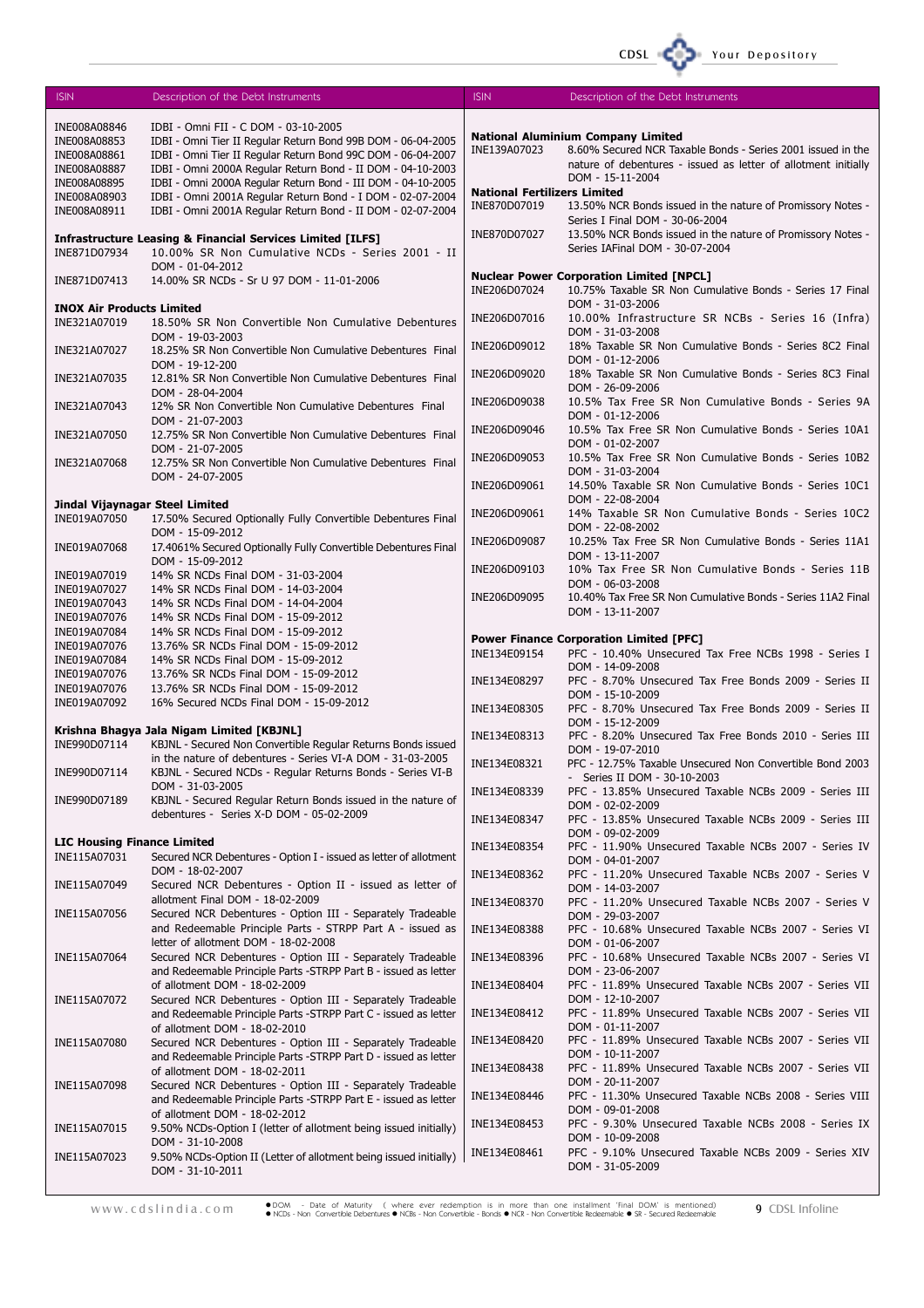## Your Depository

 $CDSL$ 

| <b>ISIN</b>                 | Description of the Debt Instruments                                                                                    | <b>ISIN</b>                        | Description of the Debt Instruments                                                           |
|-----------------------------|------------------------------------------------------------------------------------------------------------------------|------------------------------------|-----------------------------------------------------------------------------------------------|
|                             |                                                                                                                        |                                    |                                                                                               |
| INE134E08289                | PFC - 9.60% Unsecured Taxable NCBs 2017 - Series XIII -<br>Tranche II DOM - 24-05-2017                                 |                                    | Guarantee NCR Taxable Bonds issued in the nature of                                           |
| INE134E07067                | PFC - 13.50% SLR Secured NCBs 2004 - Series VI                                                                         | <b>Reliance Industries Limited</b> | Promissory Notes Final DOM - 22-01-2007                                                       |
|                             | DOM - 28-03-2004                                                                                                       | INE002A08161                       | 8.45% Privately Placed Debentures - PPD 135 - Letter of                                       |
| INE134E07059                | PFC - 13% SLR Secured NCBs 2007 - Series V                                                                             |                                    | allotment DOM - 29-03-2007                                                                    |
| INE134E07018                | DOM - 19-12-2007<br>PFC - 11.50% SLR Secured NCBs 2008 - Series I                                                      |                                    | <b>Steel Authority of India Limited [SAIL]</b>                                                |
|                             | DOM - 26-12-2008                                                                                                       | INE114A07026                       | 14.50% (Taxable) SR NCBs - VII - I - Series L DOM -                                           |
| INE134E07026                | PFC - 11.50% SLR Secured NCBs 2010 - Series II                                                                         |                                    | 21-05-2004                                                                                    |
|                             | DOM - 03-01-2010                                                                                                       | INE114A07034                       | 13.50% (Taxable) SR NCBs - VII - II - Series M DOM -<br>01-12-2002                            |
| INE134E07034                | PFC - 11.50% SLR Secured NCBs 2011 - Series III<br>DOM - 07-01-2011                                                    | INE114A07042                       | 14.00% (Taxable) SR NCBs - VIII - I - Series N DOM -                                          |
| INE134E07042                | PFC - 12% SLR Secured NCBs 2012 - Series IV                                                                            |                                    | 01-07-2005                                                                                    |
|                             | DOM - 10-02-2012                                                                                                       | INE114A07059                       | 13.75% (Taxable) SR NCBs - VIII - I - Series O DOM -                                          |
| INE134E09014                | PFC - 10.50% Secured Tax Free NCBs 2003 - Series VI<br>DOM - 29-03-2003                                                |                                    | 01-07-2003                                                                                    |
| INE134E09022                | PFC - 10.50% Secured Tax Free NCBs 2003 - Series VI                                                                    | INE114A07067                       | 14.50% (Taxable) SR NCBs - IX - I - Series P DOM -                                            |
|                             | DOM - 06-05-2003                                                                                                       | INE114A07075                       | 01-04-2006<br>12.00% (Taxable) Govt. Guaranteed SR NCBs - X - I - Series Q                    |
| INE134E09030                | PFC - 10.50% Secured Tax Free NCBs 2003 - Series VI<br>DOM - 04-06-2003                                                |                                    | DOM - 01-02-2007                                                                              |
| INE134E09048                | PFC - 10.50% Secured Tax Free NCBs 2003 - Series VI                                                                    | INE114A07083                       | 12.15% (Taxable) Govt. Guaranteed SR NCBs - X - I - Series R                                  |
|                             | DOM - 05-07-2003                                                                                                       |                                    | DOM - 01-02-2007                                                                              |
| INE134E09055                | PFC - 10.50% Secured Tax Free NCBs 2003 - Series VI                                                                    | INE114A07091                       | 11.10% (Taxable) Govt. Guaranteed SR NCBs - X - II - Series S                                 |
| INE134E09063                | DOM - 25-07-2003<br>PFC - 10.50% Secured Tax Free NCBs 2004 - Series VII                                               | INE114A07109                       | DOM - 30-03-2007<br>11.25% (Taxable) Govt. Guaranteed SR NCBs - X - II - Series T             |
|                             | DOM - 10-02-2004                                                                                                       |                                    | DOM - 30-03-2007                                                                              |
| INE134E09071                | PFC - 10.50% Secured Tax Free NCBs 2004 - Series VII                                                                   | INE114A07117                       | 11.50% (Taxable) Govt. Guaranteed SR NCBs - X - II - Series U                                 |
| INE134E09089                | DOM - 10-03-2004<br>PFC - 10.50% Secured Tax Free NCBs 2004 - Series VII                                               |                                    | DOM - 30-03-2010                                                                              |
|                             | DOM - 10-04-2004                                                                                                       | INE114A07125                       | 11.25% (Taxable) Govt. Guaranteed SR NCBs - X - II - Series V                                 |
| INE134E09097                | PFC - 8.85% Secured Tax Free NCBs 2004 - Series VIII                                                                   | INE114A07133                       | DOM - 15-04-2007<br>11.10% (Taxable) Govt. Guaranteed SR NCBs - X - II - Series X             |
|                             | DOM - 13-11-2004                                                                                                       |                                    | DOM - 15-04-2007                                                                              |
| INE134E09105                | PFC - 8.85% Secured Tax Free NCBs 2004 - Series VIII<br>DOM - 18-11-2004                                               | INE114A07141                       | 12.15% (Taxable) Govt. Guaranteed SR NCBs - X - III - Series Y                                |
| INE134E09170                | PFC - 13.25% Unsecured Taxable NCBs 2005 - Series I                                                                    |                                    | DOM - 01-09-2007                                                                              |
|                             | DOM - 02-06-2005                                                                                                       | INE114A07158                       | 12.45% (Taxable) Govt. Guaranteed SR NCBs - X - III - Series Z                                |
| INE134E08180                | PFC - 9.70% Unsecured Taxable Convertible Bonds 2011 -<br>Series X - Separately Transferable Principal Parts - STRPP - | INE114A07166                       | DOM - 01-09-2010<br>12.55% (Taxable) Govt. Guaranteed SR NCBs - X - III - Series AA           |
|                             | A DOM - 23-11-2005                                                                                                     |                                    | DOM - 01-09-2010                                                                              |
| INE134E08198                | PFC - 9.70% Unsecured Taxable Convertible Bonds 2011 -                                                                 | INE114A07174                       | 12.65% (Taxable) Govt. Guaranteed SR NCBs - X - III - Series BB                               |
|                             | Series X - Separately Transferable Principal Parts - STRPP -<br>B DOM - 23-11-2006                                     |                                    | DOM - 01-09-2010                                                                              |
| INE134E08206                | PFC - 9.70% Unsecured Taxable NCBs 2011 - Series X                                                                     | INE114A07182                       | 11.10% (Taxable) Govt. Guaranteed SR NCBs - XII - I - Series EE                               |
|                             | DOM - 23-11-2007                                                                                                       | INE114A07190                       | DOM - 12-03-2008<br>11.60% (Taxable) Govt. Guaranteed SR NCBs - XII - I - Series FF           |
| INE134E09113                | PFC - 10.40% Unsecured Tax Free NCBs 1998 - Series I<br>DOM - 04-09-2008                                               |                                    | DOM - 12-03-2008                                                                              |
| INE134E09121                | PFC - 10.40% Unsecured Tax Free NCBs 1998 - Series I                                                                   | INE114A07208                       | 12.10% (Taxable) Govt. Guaranteed SR NCBs - XII - I - Series GG                               |
|                             | DOM - 05-09-2008                                                                                                       |                                    | DOM - 12-03-2011                                                                              |
| INE134E09139                | PFC - 10.40% Unsecured Tax Free NCBs 1998 - Series I<br>DOM - 08-09-2008                                               | INE114A07216                       | 10.10% (Taxable) Govt. Guaranteed SR NCBs - XIII - II - Series KK                             |
| INE134E09147                | PFC - 10.40% Unsecured Tax Free NCBs 1998 - Series I                                                                   | INE114A07224                       | DOM - 01-08-2008<br>10.50% (Taxable) Govt. Guaranteed SR NCBs - XIII - II - Series LL         |
|                             | DOM - 09-09-2008                                                                                                       |                                    | DOM - 01-08-2008                                                                              |
| INE134E09162                | PFC - 10.40% Unsecured Tax Free NCBs 1998 - Series I<br>DOM - 12-10-2008                                               | INE114A07232                       | 11.00% (Taxable) Govt. Guaranteed SR NCBs - XIII - II - Series M                              |
| INE134E08214                | PFC - 9.70% Unsecured Taxable NCBs 2011 - Series X -                                                                   |                                    | DOM - 01-08-2011                                                                              |
|                             | Separately Transferrable Principal Parts - STRPP - D DOM -                                                             | INE114A07240                       | 10.00% (Taxable) Govt. Guaranteed SR NCBs - XIV - I - Series N                                |
|                             | 23-11-2008                                                                                                             | INE114A07018                       | DOM - 18-09-2003<br>10.00% (Taxable) Govt. Guaranteed SR NCBs - XIV - I - Series O            |
| INE134E08263                | PFC - 8.85% Taxable Unsecured NCBs 2009 - Series XII<br>DOM - 22-03-2009                                               |                                    | DOM - 24-09-2003                                                                              |
| INE134E08222                | PFC - 9.70% Taxable unsecured NCBs 2011 - Series X -                                                                   | Surya Roshni Limited               |                                                                                               |
|                             | Separately Transferrable Principal Parts - STRPP - E DOM -                                                             | INE335A07084                       | 18.50% Secured non Cumulative NCDs issued through Private                                     |
| INE134E08230                | 23-11-2009<br>PFC - 9.70% Taxable unsecured NCBs 2011 - Series X -                                                     |                                    | Placement Final DOM - 08-04-2003                                                              |
|                             | Separately Transferrable Principal Parts - STRPP - F DOM -                                                             | INE335A07076                       | 18.50% Secured non Cumulative NCDs issued through Private<br>Placement Final DOM - 02-05-2003 |
|                             | 23-11-2010                                                                                                             | INE335A07035                       | 18.50% Secured non Cumulative NCDs issued through Private                                     |
| INE134E08248                | PFC - 9.70% Taxable unsecured NCBs 2011 - Series X -                                                                   |                                    | Placement DOM - 14-02-2003                                                                    |
|                             | Separately Transferrable Principal Parts - STRPP - G DOM -<br>23-11-2011                                               | INE335A07019                       | 19.00% Secured non Cumulative NCDs issued through Private<br>Placement Final DOM - 30-04-2003 |
| INE134E08255                | PFC - 9.25% Taxable Fully paidup unsecured NCBs 2012 -                                                                 | INE335A07068                       | 19.00% Secured non Cumulative NCDs issued through Private                                     |
|                             | Series XI DOM - 20-02-2012                                                                                             |                                    | Placement Final DOM - 25-04-2003                                                              |
| INE134E08271                | PFC - 9.60% Unsecured Taxable NCBs 2017 - Series XIII -<br>Tranche I DOM - 16-05-2017                                  | INE335A07027                       | 17.00% Secured non Cumulative NCDs issued through Private                                     |
|                             | Rajasthan State Industrial Development & Investment Corporation                                                        | INE335A07050                       | Placement Final DOM - 24-09-2004<br>17.25% Secured non Cumulative NCDs issued through Private |
|                             | Limited (Formerly Rajasthan State Industrial & Mineral Development                                                     |                                    | Placement Final DOM - 28-09-2003                                                              |
| <b>Corporation Limited)</b> |                                                                                                                        | INE335A07043                       | 16.75% Secured non Cumulative NCDs issued through Private                                     |
| INE561F09015                | RIICO - 13.15% Unsecured Backed by Rajasthan Govt.                                                                     |                                    | Placement Final DOM - 02-02-2004                                                              |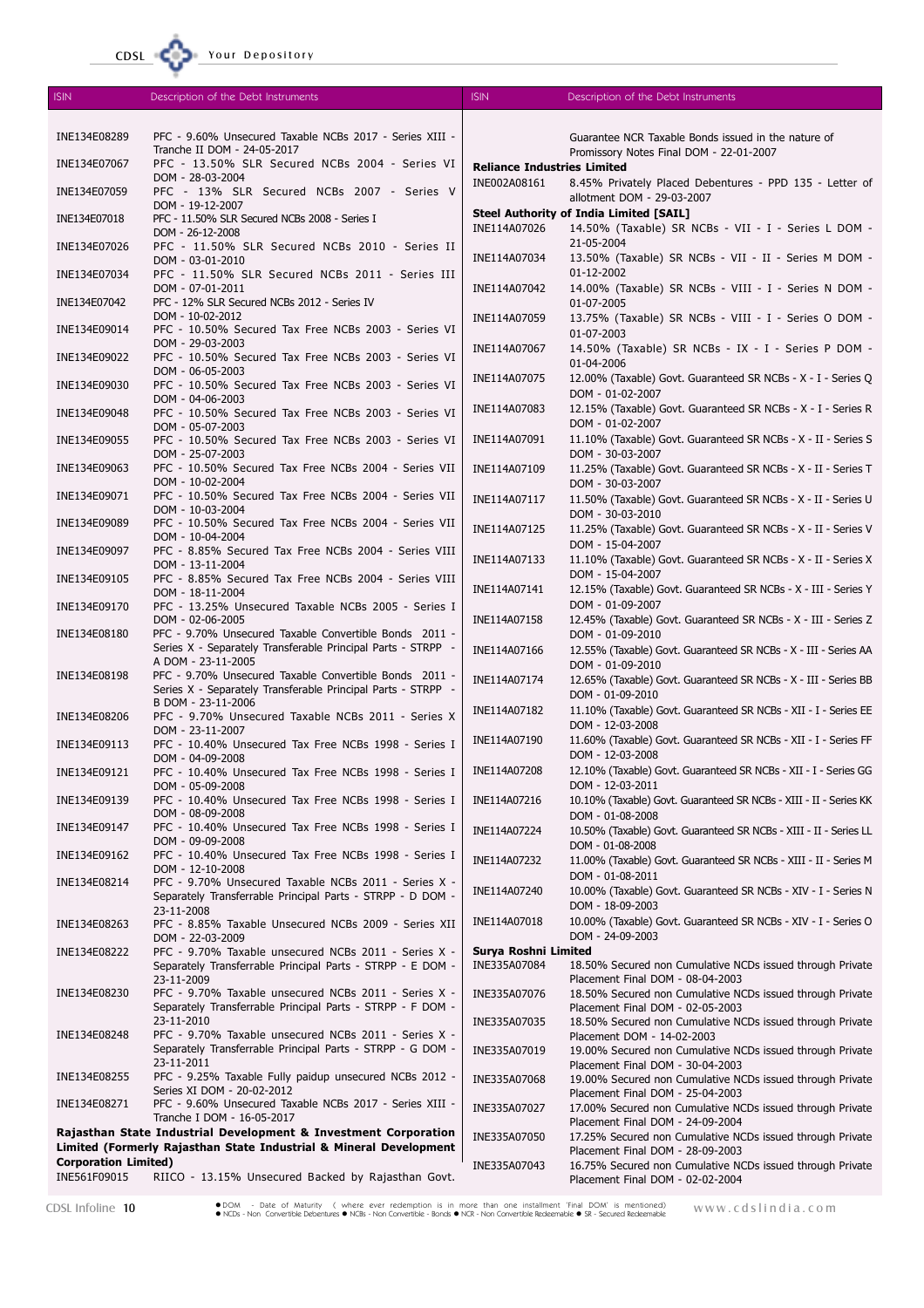# **Registrars connected with CDSL**

A.O.K. In-house Share Registry 011-579 2012/13 011-579 2014/15 Fax - 011-579 2011 Aarthi Consultants Private Limited 040-763 3716/4445 040-764 2217 Fax - 040-763 2184 **ABC Computers Private Limited** 033-473 1163 033-473 1292/5363 Fax - 033-483 2970 **ABS** Consultants Private Limited 033-243 0153 Fax - 033-220 1043 Adroit Corporate Services Private **Limited** 022-850 2748 022-690 4102 Fax - 022-859 0942 Alankit Assignments Limited 011-354 5773 011-354 5774 Fax - 011-355 2001 Alpha Systems Pvt. Ltd. 080-346 0815/0818 Fax - 080-346 0819 Ami Computers (I) Limited 033-281 2435 033-281 2436 Fax - 033-240 6585 Amtrac Management Services Limited 0253-354 032 0253-350 741 Fax - 0253-351 126 Beetal Financial And Computer Services  $(P)$  Ltd 011-623 2390 011-623 1990 Fax - 011-622 2146 Bigshare Services Pvt. Ltd. 022-856 0652/3 022-852 3474 Fax - 022-852 5207 C B Management Services Pvt. Limited 033-280 6692/94 033-280 2486/2937 Fax - 033-247 0263 Cameo Corporate Services Limited 044-846 0390-94 044-846 0425 Fax - 044-8460129 Canbank Computer Services Limited 080-287 2461 080-287 2462/2521 Fax - 080-287 2804 Cil Securities Limited 040-320 3155 040-320 3149 Fax - 040-320 3028 Computech International Limited 011-610 5752 Computech Sharecap Limited 022-267 1824-7 Fax - 022-267 0380 **Computer Age Management Services** I td 040-829 3292 Fax - 040-829 1514 Computronics Financial Services (I) Ltd 022-761 9579/41/23 Fax - 022-768 3036

Data Software Research Company Pyt. **I** td 044-483 3738/4487 044-480 1664 Fax - 044-483 4636 Datamatics Financial Software & Services Limited 022-837 5519/24 022-834 5824 Fax - 022-835 0217 Dynamic Superways & Exports Limited 022-891 8257 022-893 7793 Fax - 022-893 7845 FTH Limited 033-248 5883 033-220 6141 Fax - 033-242 0957 E-serve International Limited 022-414 6044 022-413 2503 Fax - 022-413 1793 **ICICI Infotech Services Limited** 022-790 8040 022-790 8028-47 Fax - 022-790 2208/2209 **IIT Corporate Services Limited** 022-830 6790-1 022-834 9976 Fax - 022-821 5352 Ikon Visions (P) Limited 040-374 4138 040-374 4356 Fax - 040-682 9559 **Indus Portfolio Pvt Ltd** 011-544 9862/57390 011-517 2115 Fax - 011-5449863 Integrated Enterprises (India) Limited 044 823 8891-94 Fax - 044 825 9914 Intime Spectrum Registry Ltd. 022-568 4590 / 4591 592 3837 Fax - 022-567 2693 **Investor Services Of India Limited** 022-757 9636-43 Fax - 022-757 9650 Karvy Consultants Limited 040-332 0251 040-332 0751 Fax - (040) 331 1968 Maheshwari Datamatics Pvt. Limited 033-243 5029/5809 033-248 2248 Fax - 033-248 4787 Mas Services Private Limited 011-610 4142/4292 011-610 4326/8303 Fax - 011-618 1081 MCS Limited 022-820 1785 820 1786 Fax - 022-820 1783 022-823 5469 Mennen Financial Services Limited 022-872 8494/5143 Fax - 022-875 5571 Mondkar Computers Private Limited 022-836 6620/9704 022-822 1966 Fax - 022-821 1996 Nagarjuna Investor Services Limited 040-335 8405 040-335 8406 Fax - 040-335 0714

Niche Technologies Private Limited 033-235 7270/7271 033-235 3070 Fax - 033-215 6823 Pinnacle Shares Registry Private Ltd. 079-220 4226/0591 079-220 0582/0338 Fax - 079-2202963 Purva Sharegistry India Private Limited 022-261 7957 022-263 2967 Fax - 022-262 6407 R & D Consultants Limited 022-283 4347 022-288 4667/68 Fax - 022-285 5759 RCMC Share Registry (P) Limited 011-469 2346 011-460 1017 Fax - 011-469 2345 **S K Computers** 033-219 4815 033-483 1875 Fax - 033 219 4815 SKDC Consultants Limited 0422-499856 0422-494704/5962 Fax - 0422-499574 Sathquru Management Consultants Pvt. **I** td 040-335 6507 040-335 0586 Fax - 040-335 4042 **Sharepro Services** 022-820 2112 839 2259 Fax - 022-837 5646 Sharex (India) Private Limited 022-264 1376 022-270 2483/85 Fax - 022-2641349 Sindhu Corporate Services Private Limited 040-773 3478 040-773 3485 Fax - 040-773 3479 Skyline Financial Services Private Limited 011-683 8501 011-692 0625 Fax - 011-691 8352 **Tata Consultancy Services** 022-876 5241 Fax - 022-876 5185 **Tata Share Registry Limited** 022-284 4702 022-288 6485 Fax - 022-284 4160 Trident Investment & Portfolio Services Pvt. Ltd 044-480 0886 044-484 4204 Fax - 044-480 0884 Uti Investor Services Limited 022-850 6305 022-852 5633 Fax - 022-8522163 Venture Capital & Corporate **Investments Ltd** 040-371 2250 Fax - 040-332 4803 XI Softech Systmes Limited 040-355 3213-15 Fax - 040-355 3214

Your Depository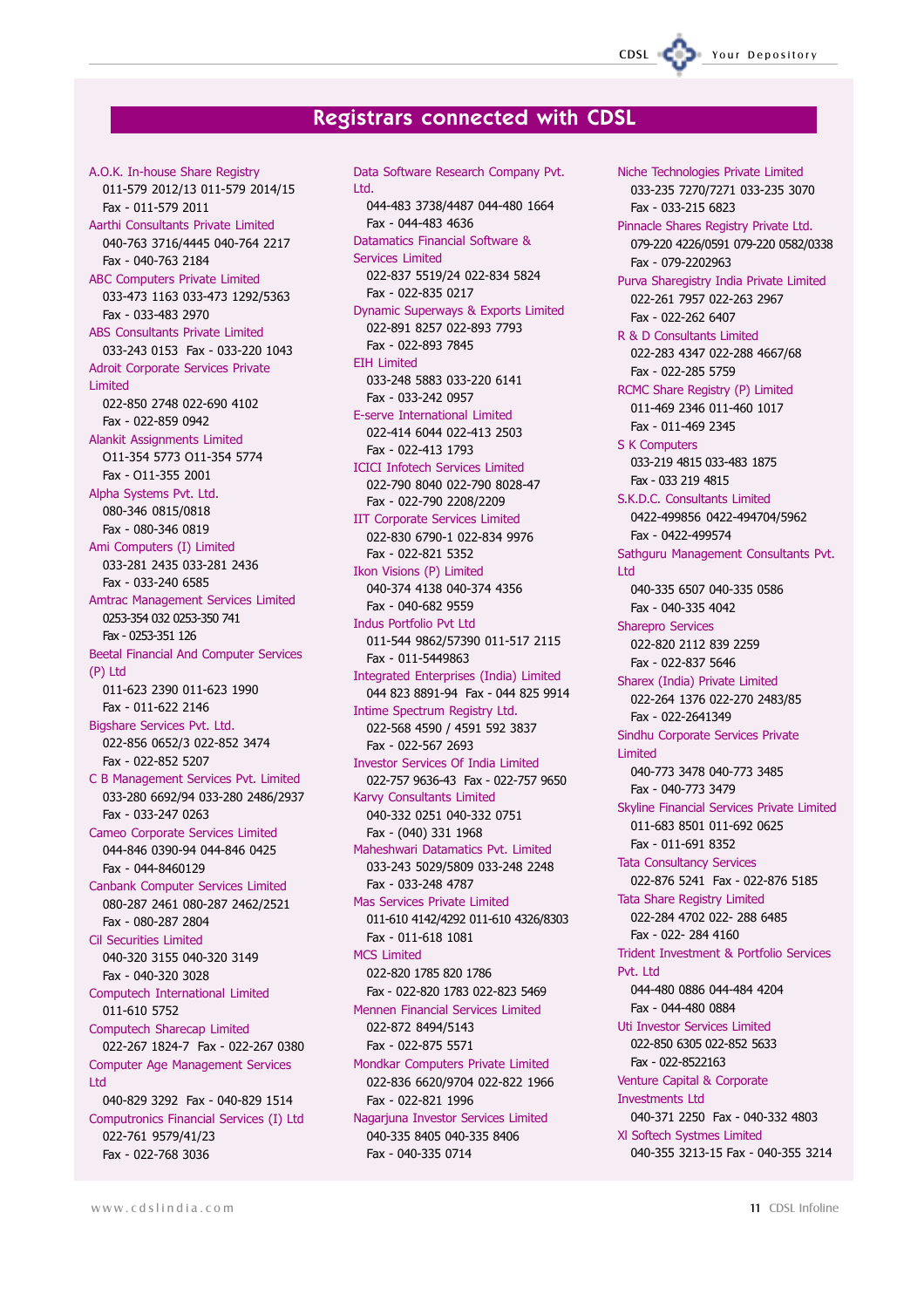# **Depository Participants connected with CDSL**

#### **ANDHERI**

C.R.Kothari And Sons Shares & C.K.Koulari And Sons Shares &<br>Stock Brokers (P) Ltd<br>022-824 5719, 022-824 5720<br>cr\_kothari\_cdsil@yahoo.co.in IIT Corporate Services Limited<br>022-6835599/1416, 022-6831138 iitcsl@bom3.vsnl.net.in litendra 1 Bhabhera 022-6707601-4 bhabhera@vsnl.com Kisan Ratilal Choksey Shares And Securities Pvt Ltd 022-6965555 krc@vsnl.com Mangal Keshav Securities Limited 022 6351177 mkssbl@vsnl.com Motilal Oswal Securities Limited 022 6250001, 022 6250606 helpdesk@motilal oswal.com The Greater Bombay Co-Operative Bank Ltd. 22-834 3695 gbcbdc1@roltanet.com UTI Securities Exchange Limited<br>022-6941500, 022-6941640-3 Manish@utisec.com

#### **BANDRA**

**Total Securities Limited** 022-6514095-98 pandya51271@rediffmail.com<br>ISJ Securities Pvt Ltd 022-6408575

#### **BORIVILI**

Acme Shares & Stock Pvt Ltd<br>022 8912256/62 Ashastri@vsnl.com Anand Rathi Securities Pvt. Ltd 893 5838, 891 8340 Motilal Oswal Securities Ltd<br>022 8896315, 022 8990678 dsspl@vsnl.net.in<br>R N Patwa Share & Stock Brokers (P) Ltd 022 8984679, 022 8988619 Rkinvestment@mantraonline.com Sam Global Securities Ltd 022 8050972, 022 8066373 Cltanna@chandrakanttanna.com

#### **CHEMBUR**

**UTI Bank Limited** 022 5979292-94 Dp.operations@utibank.co.in

#### **CHURCHGATE**

Shreehari Shares and Stock Brokers Pvt Ltd 022-281 1934 rharlalka@hotmail.com

#### COI ARA

Gupta Equities Pvt. Limited 022-232 5607 qupta\_equities@vsnl.com Sykes & Ray Equities (India) Limited 022-2040425/0392, 022-2040426 sykes@bol.net.in

# **MUMBAI**

**FORT** 

Acme Shares & Stock Privte Limited 022-2335083/84 acme\_dp@yahoo.co.in Advani Share Brokers Private Limited  $267$  1533 advani@giasbm01.vsnl.net.in Amu Shares & Securities Limited<br>265 3410, 265 6989 Anand Rathi Securities Pvt. Ltd.<br>022-2377065, 022-2377090 demat@rathi.com emaile Capital Market Branch<br>
022-262 1820, 022-261 1599<br>
Bank Of India - Stock Exchange Branch<br>
022-262 6998, 022-262 6956 **Bank Of Maharashtra** 22-262 6748, 22-262 1779 bomfortdp@vsnl.net **B D Shah Securities Limited** 022 2835543, 022 2811817 bds@bdshah.com **BCB Brokerage Private Limited<br>265 6074/6809, 265 5502** ubagri@vsnl.com BCB Brokerage Pvt Ltd - Branch 1 022-2374709-10 bcbcds@vahoo.com Bhavik Rajesh Khandhar Shares & Stock **Brokers P Ltd** 022 2075651 bhavikrk@bom5.vsnl.net.in B M Gandhi Securities Pvt Ltd 022 2676940/7435, 022 2626708 back 20703 top 7 top, 022 2<br>bmgs@vsnl.com<br>BNR Capital Services Pvt Ltd 022 2670029, 022 2675155 bnrcapital@roltanet.com **BOI Shareholding Ltd-Capital Adequacy Rranch** 022-2655989, 022-2650801<br>BOI Shareholding Limited-Retail<br>022 2723626, 022 2723017 boisl@vsnl.com B R Jalan Securities Private Limited<br>022-267 5746/5815, 022-267 5997/2389 ganesh@bol.net.in **Centurion Bank Limited** 2705036/37/38/39<br>Churiwala Securities Private Limited<br>267 0035/267 1713, 265 1012 alokgbc@c-sec.com Deutsche Bank Ag 22-207 8453 manoj.yadav@db.com Dimensional Securities Pvt Ltd 022 2345722 mumbai@dimensional.co.in Dindayal Biyani Stock Brokers Limited<br>22-265 4201, 22-265 5442 Enam Securities Private Limited 22-265 5535 Gandhi Securities And Investment Pvt Ltd 022-2723836-7 gsec@vsnl.com<br>Global Trust Bank Limited 022-264 4920 cdsl@globaltrustbank.com

Hasmukh Lalbhai Share Brokers Pvt Ltd 022-2723068, 022-2722814 uchitharia@hotmail.com Hem Securities Limited<br>022-266 6156, 022-266 6157 hsl@bol.net.in T Nanavati Securities Pvt Limited н 022 2650499, 022 2341981-84/51 htnanavati@yahoo.com Ikab Securities & Investment Ltd.<br>022-2310571 osl@bom5.vsnl.net.in Integrated Master Securities Ltd<br>022 2672987/23871, 022 2318204/03 imslbom@vsnl.com Inventure Growth & Securities Ltd 288 6851, 288 6852/53 ISJ Securities Private Limited<br>022-261 6178, 022-267 4252 Isjain@datainfosys.net Janata Sahakari Bank Ltd.,<br>22-263 0568, 22-263 0569<br>J G A Shah Shares Brokers Pvt Ltd 022 2657350 vzz, zov. oo.<br>19 Shah Movsnl.net<br>19 Shah Financial Consultants Pvt. Limited<br>19 North 1688/3432, 022-265 2694  $\overline{1}$ ajay\_sha@vsnl.com Joindre Capital Services Limited<br>022-2690112-21, 022-2701059 ritesh@joindre.com Kaji and Maulik Securities Private Limited 022-265 2164/4592, 022-265 4350/4351 mlkaji@vsnl.com Kantilal Chhaganlal Securities Private Limited 022-2677917-22 kcspldp\_cdsl@yahoo.com Kantilal Mangaldas Securities Pvt. Limited<br>22-267 5282, 22-267 6500 kmsec@hotmail.com kmsec@notmail.com<br>Kaushik Shah Shares And Securities Limited<br>022-287 4860, 022-284 4762<br>ksssl@bom8.vsnl.net.in<br>K Damani Securities Pvt Ltd<br>022 2652918, 022 2694449<br>kkd020@hotmail.com<br>Khanbatta Securities Limited<br>270 2576/7 stockman@bom3.vsnl.net.in<br>K. Jayantilal Securities Private Limited 022-2651199, 022-2650294 kjay@bom4.vsnl.net.in K M Jain Stock Brokers Pvt Ltd 022 2334978-79 kmjpl@bom5.vsnl.net.in Malti Securities Private Limited<br>22-261 1268, 22-2610727/998 msl@vsnl.com Mehta Vakil And Company Private Limited<br>022-265 2620/1082, 022-267 8748<br>MLR Securities Private Limited 022-265 1370, 022-267 1487 mirsecurities@hotmail.com<br>Mother India Securities Pvt Ltd<br>022 2876431-32, 022 2811703-04 mispl@bom3.vsnl.net.in Motilal Oswal Securities Ltd-Fort 022 2654847 gokani@rediffmail.com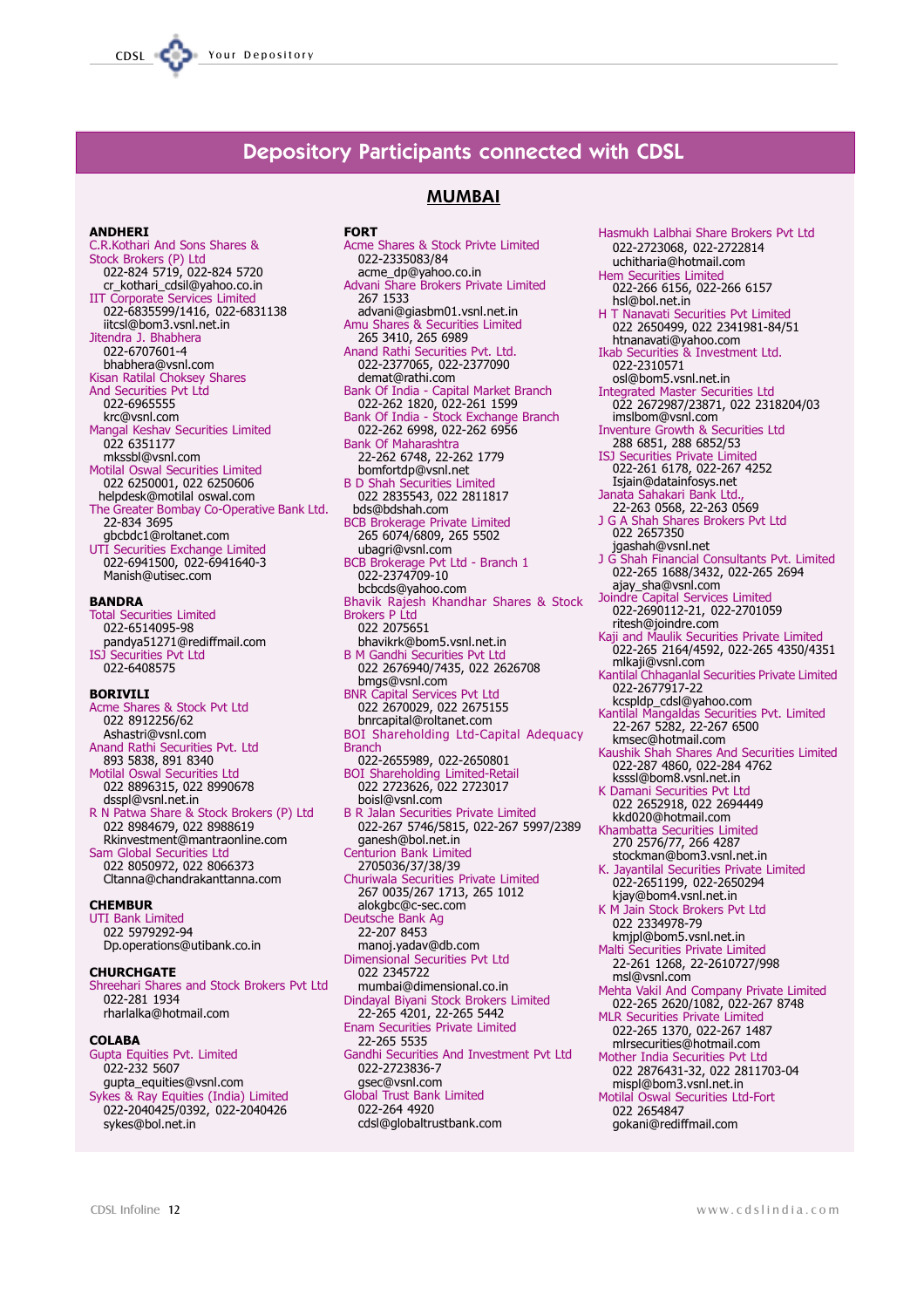Motilal Oswal Securities Limited-Fountain 022 2675494, 022 2676838 niwas@bom3.ysnl.net.in Navkar Shares & Stock Brokers Pvt Ltd-Mumbai 022 2722118 pradip@wilnetonline.net Nirmal Bang Securities Pvt. Limited<br>22-264 1234, 22-265 2111 nirmal cds@rediffmail.com Oriental Bank Of Commerce 022 2674579/6066, 022 2671751 bm0643@obc.co.in Prarup Shares & Stock Brokers Pvt. Ltd. 022-2826940-42, 022-2884358 Prarup@bom5.vsnl.net.in **Pratik Stock Vision Pvt Limited** 022-2644793-95 psypl@hotmail.com Pruthvi Brokers & Share Holdings Pvt Ltd 022 2721177, 022 2721188 pbsh@vsnl.ini R B K Share Broking Limited<br>022 2651529/2646, 022 2623499 rbk@rbksbl.com R.M. Share Trading Private Limited<br>22-265 6034, 22-262 5194 R.N.Patwa Share & Stock Brokers (P) Ltd 22-265 1951, 22-265 7258 rnpatwa@bom3.vsnl.net.in Renaissance Securities Limited 022 2721213/2632, 022 2308228 rsecure@giasbm01.vsnl.net.in Saikripa Securities Limited 022-2381744-5 dpservices@saikripa.co.in Sanjay C. Baxi 022-265 3872, 022-265 3812 Sam Global Securities Ltd 022 2654252/57, 022 2654590 anu1@vsnl.com Shilpa Stock Brokers Private Limited<br>022 2624220/1 shilpa@hathway.com Sino Securities Pvt Ltd 022 2334811-14 Javem@bom3.vsnl.net.in **SMIFS Securities Limited** 22-265 8027/28, 22-265 8041 smifsop@bom5.vsnl.net.in SPS Share Brokers Private Limited 022-267 5556/1335, 022-267 4305 @vsnl.com State Bank Of India 022-263 1182, 022-265 1363 Sunidhi Consultancy Services Pvt.Ltd<br>022 2631417, 022 2631418<br>scs\_dp@rediffmail.com Suresh Rathi Securities Pvt. Limited 262 4787, 262 1086 @yahoo.com SVV Shares & Stock Brokers Pvt. Ltd.<br>022-2723133/35, 022-2723138 svvdp12000@hotmail.com The Bank Of Rajasthan<br>022-2873472, 022-2841787 fortmumbai@rajbank.com The Omniscient Securities Pvt Limited 022-2722379-82 kamlesh shroff@hotmail.com The United Western Bank Limited 022 2884309-11, 022 2884331-32

Union Bank Of India 022 2674115 unionmsm@bol.net.in Vijan Share & Securities Pvt. Ltd. 269 2217, 269 2218 Wallfort Share & Stock Brokers Limited 207 2298, 207 2177 wallfort@bom7.vsnl.net.in Wellworth Shares And Stock Broking Ltd 022 2675758/0365, 022 2700411 wellwrth@vsnl.com

#### **GHATKOPAR Bank Of Baroda** 022-511 6899/6717, 022-514 1862 Pragya Securities Pvt Ltd 022 5106655, 022 5103953 Dqc160@hotmail.com

**GOREGAON** Asian Markets Securities Pvt. Limited 22-841 3030, 22-841 3100 Asianmarkets@vsnl.com **ICICI Bank Limited** 022 8736300 Shantanut@infotech.icici.com Motilal Oswal Securities Ltd 022 8727241 Pratikinv@hotmail.com Renaissance Securities Limited 22-878 6854, 22-878 6855 Sahara India Financial Corporation Limited 022 8755502, 022 8738825/9301 Depository@saharaemail.com SMK Shares and Stock Broking Pyt. Limited 265 5590/ 2623999, 2623434 Dsk777@rediffmail.com

#### **GULALWADI**

**ACME Shares & Stock Pvt Ltd** 022 3425999 kpranali@yahoo.com

#### **KALBADEVI**

BCB Brokerage Pvt Ltd-Kalbadevi 022 2064571-72 jayeshj@bom5.vsnl.com M R Share Broking Pvt Ltd 022 2084635, 022 2008176/77 dhancotte@bom5.vsnl.net.in

### **KANDIVLI**

**Bank Of Baroda** 022-8083243, 022-8050291 Kandiv@vsnl.com Renaissance Securities Ltd 022 8617309, 022 6905647 Utkarsh@equitywiz.com

#### **I OWFR PARFI**

**ACME Shares & Stock Private Ltd** 022 4985147 aiitthorat1977@vahoo.com Asit C Mehta Investment Intermediates Ltd 022 4982000 sskidp@sski.co.in

**B R Jalan Securities Pvt Ltd** 022 4988844 bonanza@bom4.vsnl.net.in

- Emkay Share & Stock Brokers Pvt Ltd 022 4606690, 022 4904696 emk@bom5.vsnl.net.in **HDFC Bank Limited**
- 022-491 0492, 022-496 1616 sunil.rodrigues@hdfcbank.com
- **Standard Chartered Bank** 22-491 8483, 22-491 9444 anand.dutt@in.standardchartered.com
- Standard Chartered Grindlays Bank Limited 022-4910076, 022-4910078 Poornima.Natarajan@in.standardchartered.com

#### **MAHALAXMI**

CDSL

**ICICI Bank Limited** 022-4924100, 022-4906868/6884 bosep@icici.com

#### **MAHTM**

Motilal Oswal Securities Limited 022-4453652

#### **MALAD**

**B R Jalan Securities Pvt Ltd-Malad** 022 2675997 Brialan@vsnl.net **Inventure Growth & Securities Limited** 

22-881 6159, 22-888 8270/71 Motilal Oswal Securities Limited 022-8440640, 022-8881533 Nebula@bom8.vsnl.net.in

#### **MULUND**

**ACME Shares & Stock Pvt Ltd** 022 5620231 Melsheri@vsnl.com **Motilal Oswal Securities Ltd** 022 5926040 argl@vsnl.com

#### **NARIMAN POINT**

ABN Amro Bank N.V 022-281 2527/28, 022-281 2529 krishnan.natrajan@ap.abnamro.com **Birla Sun Life Securities Limited** 022-2360000 pzaveri@birlasec.com **CLSA India Limited** 022 2841348 sandeep.bhat@clsa.com Dalal & Broacha Stock Broking Pvt. Ltd 282 2992, 287 6173 dbcds@vsnl.com **Indsec Securities And Finance Limited** 022-2046753,, 022-2822362 rrao@indsec.com **Keynote Capitals Limited** 022 2025230 keynote@vsnl.com **Kotak Securities** 022 2341100 vishwasjoshi@kotak.com Maheshwari Equity Brokers Pvt. Limited 022-204 2514, 022-287 2539 mebpl@vsnl.net Motilal Oswal Securities Limited 022-2615800, 022-2676136 Prabhudas Lilladher Pvt Ltd 022-232 2222, 022-232 2520 cdsl@plindia.com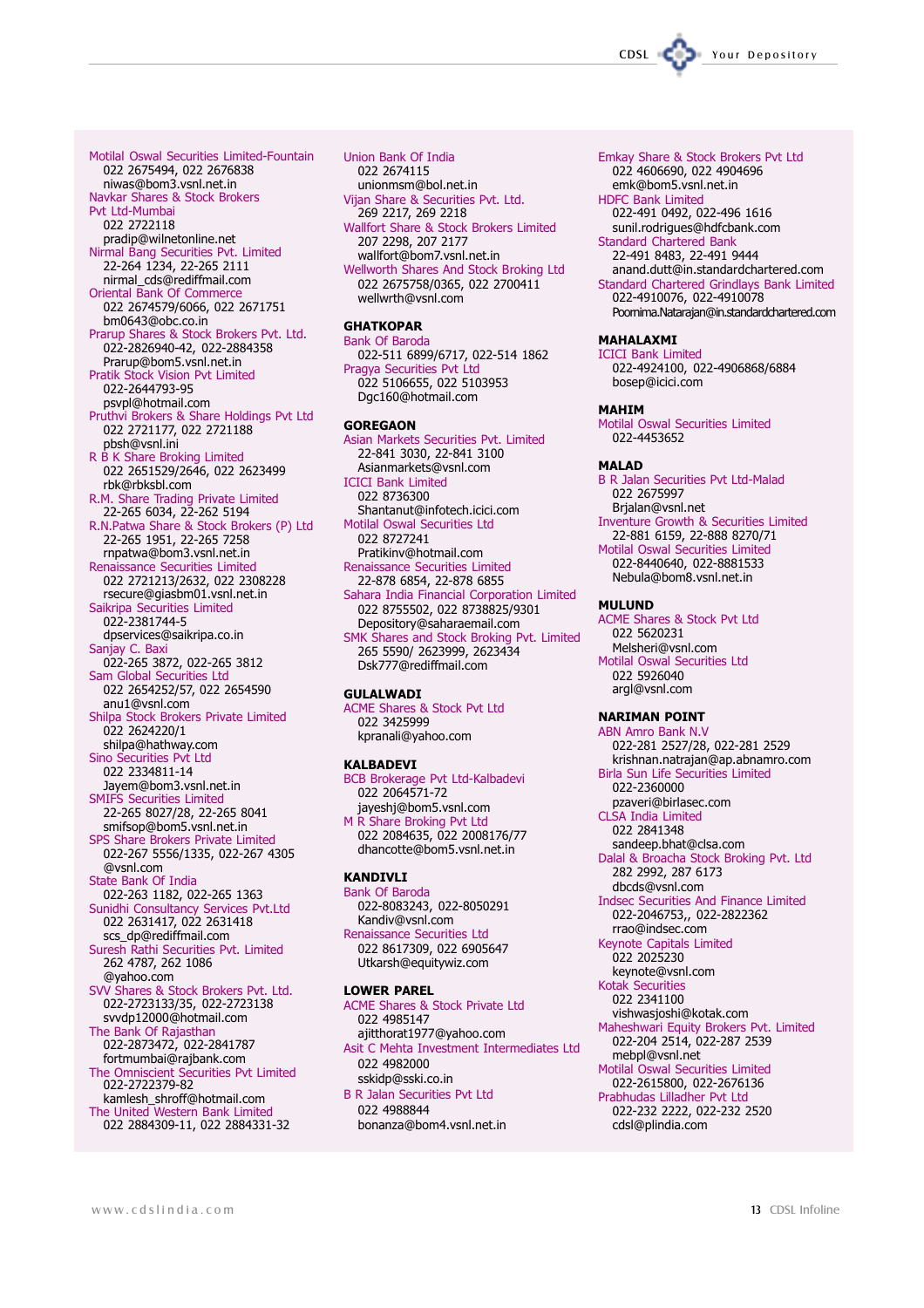#### Rashi Equisearch Private Limited

022 2044270, 022 2044259 info@rashiequisearch.com **POWAI** 

Asit C. Mehta Investment Intermediates Ltd. 022-8577898, 022-8577614-16 acmiil cdsl@hotmail.com **Infrastructure Leasing &** 

#### **Financial Services Ltd**

22-857 0965-, 22-8570970/954 ganesh.raikar@ilfsindia.com

#### **PYDHUNIE**

**AGRA** 

Motilal Oswal Securities Limited 022-3448104/1057

Seema Securities Private Limited

079 6640022/33/44, 079 6640055<br>Tatnakarsec@icenet.net

Money Care Securities And Financial

Navkar Share & Stock Brokers Pvt Ltd

079 6403629/49, 079 6446166

Nagar Urban Co-Operative Bank Ltd.

0241-343 641/642, 0241-345 385

079 6561700, 079 6561923

Renaissance Securities Limited

079 216 7976, 217 6660 The Stock Exchange, Ahmedabad<br>079-630 7971/77

Gandhi Securities And Investment Pvt Ltd-

0562-351230/1061

ΔΗΜΕΩΔΒΑΩ

**Bank Of India** 

Kalol Branch

Services Ltd

079-6561984

02764-22817

mcsahd@vsnl.com

pradip@wilnetonline.net

ase@adl vsnl net in

nagarbank@vsnl.com

Motilal Oswal Securities Limited

0724-430 795, 0724-430 304

The Akola Janata Commercial Coop.

0724 430012, 0724 430241/639

Asit C. Mehta Investment Intermediates

akl aklibmnb@sancharnet.in

ACME Shares & Stock Pvt Ltd

vsat nse@vahoo.com

The Bank Of Rajasthan Ltd

0144 333364, 0144 338935

**AHMEDNAGAR** 

**AKOLA** 

**Bank Ltd** 

**I** td

**ALWAR** 

**ALLAHABAD** 

0532-460822

0144 701747

agssi@nde vsnl net in

**REAY ROAD** 

Reliance Capital Limited 022 4631787 mohan vellore@ril.com

#### **SION**

Mukesh Babu Securities Limited 022-4018218-9, 022-4078158/8206 Mbsll@hom2.vsnl.net.in

#### **VIKHROLI**

**Stock Holding Corporation Of** India Ltd. 022-5795261, 5779622-29

Cdslrtl@stockholding.com

### **OTHER CITIES**

cralwar@rajbank.com

### **ANAND**

H T Nanavati Securities Pvt Ltd 02692-40439/41412, 02692-55408 patel harshit@hotmail.com

Navkar Share & Stockbrokers Pvt Ltd<br>02692 61888, 02692 62714 pradip@wilnetonline.net

#### **BANGALORE**

**Bangalore Stock Exchange Limited** 080-227 8314/8315, 080-227 8317 edbase@vsnl.com

**Bank Of India** 

080-2280367

boiblrdpo@vsnl.net Churiwala Securities (P) Limited 080-344 3327, 080-344 3750/3930 Stock Holding Corporation Of India Ltd 080-299 5246

nirmalreddy@stockholding.com

#### **BAREILLY**

Siddhi Shares Private Limited 0581 429344, 0581 429352

#### **BFAWAR**

The Bank Of Rajasthan 01462-58813, 01462-57402 beawar@rajbank.com

#### **BELGAUM**

Asit C Mehta Investment Intermediates Ltd 0831 466432, 0831 421956

#### **BHARATPUR**

Hem Securities Limited<br>05644 31106-07

#### **BHARUCH**

Gandhi Securities And Investments Pvt. Ltd 02642-62140 priti@narmada.net.in

#### **BHATINDA**

Suresh Rathi Securities Pvt. Ltd. 0164 2524599

#### **BHILWARA**

The Bank Of Rajasthan Ltd 01482 26242 bhilwaramain@rajbank.com

#### **VILE PARLE**

DJS Stock And Shares Limited 022-6185011, 022-6103594 disstock@hotmail.com

#### **WAI KESHWAR**

**B.R. Jalan Securities Pvt Ltd** 022 3613415/2553, 022 3674460

#### **WORLI**

Citibank N.A abarik N.A.<br>22-494 9275, 22-494 4167<br>Settlements.custody-india@citicorp.com The Hongkong And Shanghai<br>Banking Corpn. Ltd<br>22-498 0000, 22-491 7033/28 Bomcnc1@hsbc.co.in

#### **RHTWANDI**

Renaissance Securities Limited<br>022 913 55200

#### **BHUBANESHWAR**

Sam Global Securities Ltd 0674-575008/404, 0674-575703 The Bank Of Rajasthan Limited 0674 532326 bhubneshwar@rajbank.com

#### **BIKANER**

**Hem Securities Ltd** 0151-544002, 0151-200466

Suresh Rathi Securities Pvt Limited 0151-520 297

The Bank Of Rajasthan Ltd 0151 234827 kgbikaner@rajbank.com

#### **BORSAD**

Navkar Share & Stock Brokers Pvt Ltd 02696 22600 pradip@wilnetonline.net

#### **CHANDIGARH**

K & A Securities Pvt Ltd 0172 704198/4298, 0172 704398 vkumar@glide.net.in The Bank Of Rajasthan Ltd 0172 702784 chandigarh@rajbank.com

**Uttam Financial Services Ltd** 0172 301670 nsebse@vsnl com

### **CHENNAI**

Bank Of India 044-5229346-48 boizosz@md2.vsnl.net **BCB Brokerage Pvt Ltd** 044 6426323, 044 6426659 shhkumar@eth.net Bright Shares and Stocks Pvt. Ltd. 044-4620028-29 bright dp@vsnl.net DIS Stock And Shares Ltd 044-5250715, 044-5215515 Madras Stock Exchange Limited 044-522 8951, 044-522 4392/4393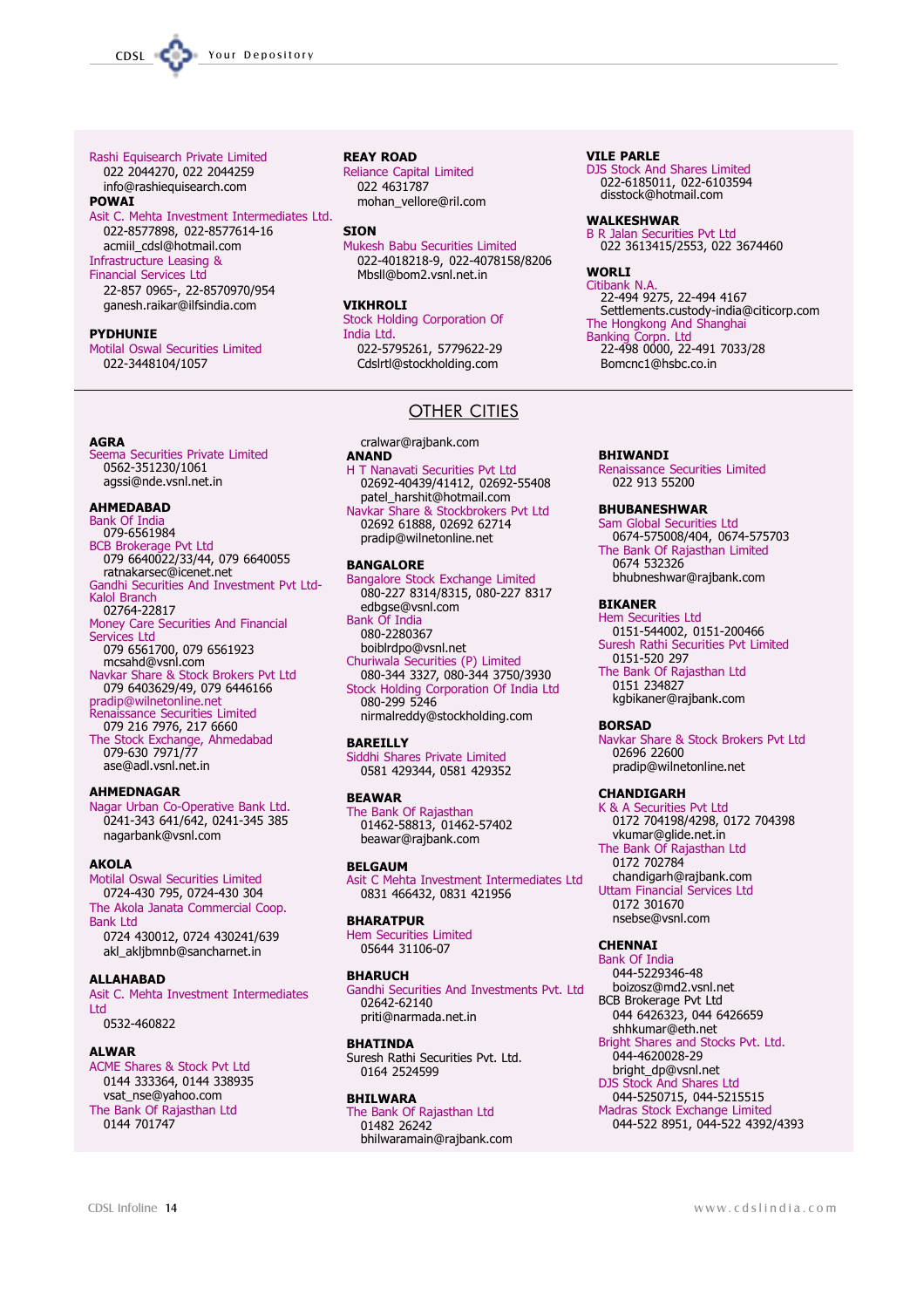mseed@md3.vsnl.net.in Stock Holding Corporation Of India Ltd 044-534 0725 The Bank Of Rajasthan Ltd 044 8213222 chennai@rajbank.com

#### **CHITTORGARH**

Shilpa Stock Brokers Pvt Ltd<br>01472 42278-79 sargam1@sancharnet.in

#### CHURU

Suresh Rathi Securities P Ltd 01562 52339

#### **COCHIN**

Cochin Stock Brokers Limited 0484 401898/3913, 0484 400044 netincse@md3.vsnl.net.in

#### **COTMBATORF**

DJS Stock And Shares Limited 0422-211487, 0422-210369 annam123@eth.net

#### **CUTTACK**

Gandhi Securities & Investment Pvt Ltd 0671-619036, 0671-628189 asicut@dte.vsnl.net.in

#### **DAHOD**

**ISJ Securities Pvt Ltd** 0267 321478

#### **DEHRADUN**

Anand Rathi Securities Pvt Ltd Analytical Securities Limited<br>Motilal Oswal Securities Limited<br>0135-653860, 0135-659752 sainath@nde.vsnl.net.in **Uttam Financial Services Ltd** 0135 621442, 0135 625537 afspl@sancharnet.in

#### **DHULF**

Motilal Oswal Securities Limited 02562-41781, 02562-41881 Sykes & Ray Equities (I) Ltd 0256 233968 venktesh@vsnl.com

#### **DOMBTVLT**

Anand Rathi Securities Pvt Ltd 0251 441788, 0251 452179 krm@bom7.vsnl.net.in<br>Gupta Equities Pvt Ltd 0251 890923

#### **FARIDABAD**

The Bank Of Rajasthan Ltd community<br>0129 5413147, 0129 5415277<br>faridabad@rajbank.com

#### **GANGAPUR**

The Bank Of Rajasthan Ltd 07463 34051 roindore@rajbank.com

#### **GAYA**

**Uttam Financial Services Ltd** 0631 435868/42903

nsebse@vsnl.com

#### **GUNA**

Churiwala Securities Pvt Ltd 07542 56078 sq\_invest@mantramail.com

#### **GUWAHATI**

**ISJ Securities Pvt Ltd** 0361 636937-38 State Bank Of India-Chenikuthi 0361 540348/2778, 0361 637726 sbichebr1@sanchernet.in

#### **GWAI TOR**

**Hem Securities Ltd** 0751 436464/565, 0751 576363<br>shiva\_aim@rediffmail.com **Renaissance Securities Limited** 0751-431 950

#### **HAI DWANT**

Sam Global Securities Ltd 05946-25328, 05946-28788

**HANUMANGARH** Suresh Rathi Securities Pvt Ltd

#### **HARDWAR**

Motilal Oswal Securities Ltd 0133 450930 ajit\_tomar@hotmal.com

**HINDAUN Hem Securities Limited** 30632, 31352,, 31905

kamleshqm@yahoo.com

#### **HISSAR**

Sam Global Securities Ltd 01662-39045/37745 SMK Shares And Stock Broking Pvt Limited 01662-31084

#### **HOSPFT**

Motilal Oswal Securities Ltd 08394-27718

#### **HURLT**

**Gupta Equities Pyt Ltd** 0836 269948, 0836 269951 sachirao@hotmail.com Motilal Oswal Securities Ltd 0836 369487 karthikinvser@rediffmail.com

#### **HYDERABAD**

**BNR Capital Services Pvt Ltd** 040 4755239, 040 4755240 **CIL Securities Limited** 040-320 3155, 040-320 3149 advisors@cilsecurities.com Karvy Consultants Limited 040-332 5518, 040-331 2454 um.sec@karvy.com Stock Holding Corporation Of India Ltd 040-322 2645 komal\_nair@stockholding.com The Bank Of Rajasthan Limited 040-474 5920, 040-474 3654

hyderabad@rajbank.com The Hyderabad Stock Exchange Ltd<br>040 3222641-42 raju7170@yahoo.co.uk

#### **ICHALKARANJI**

Renaissance Securities Limited<br>0230-421 934, 0230-421 935 klp\_srinvest@sancharnet.in

#### **INDORE**

Anand Rathi Securities Pvt Ltd 0731 565975, 0731 563127 suyogsec@sancharnet.in K M Jain Stock Brokers Pvt Ltd 0731 529104 floraindore@hotmail.com

MPSE Securities Limited 0731 432842-48

mpseind@sancharnet.in Sanjay C Baxi<br>
022 2656812, 022 2695575

scbaxi@vsnl.net

State Bank Of India<br>0731-702 736 sbiinddemat@sancharnet.in

State Bank Of Indore 0731-548 318, 0731-544 464

The Bank Of Rajasthan Limited 0731-533 062 mgroadindore@rajbank.com

**JABALPUR** 

**ACME Share & Stock Pvt Ltd** 0761 315646, 0761 507142 malikjbp@hotmail.com

#### **JAIPUR**

Alankit Assignments Ltd<br>0141 374531-33 alankitjpr@alankit.com Anand Rathi Securities Pvt Ltd 0141 370352 pkgfin@datainfosys.net **Hem Securities Limited** 0141-378 608 hcj@tantramail.com Renaissance Securities Ltd 0141 406820 Suresh Rathi Securities Pvt Ltd-Hans Marq 0141 520682 singhrajpr@yahoo.com The Bank Of Rajasthan 0141 369445, 0141 372221

miroadjaipur@rajbank.com

#### **JALANDHAR**

H.T. Nanavati Securities Pvt. Limited 0181-226 964, 0181-227 469

#### **JALGAON**

Asit C Mehta Inv Intermediates Ltd 0257-226743, 0257-225885 sas: ass: .s, sas: assex<br>skwani@bom6.vsnl.net.in

#### **JAMNAGAR**

**B R K Shares & Stk Brokers P Ltd** 0288 553310/92180 jam\_poonam@sify.com Motilal Oswal Securities Limited

0288-661 246/248 SVV Shares & Stock Brokers Pvt Ltd 0288 550821, 0288 592040/45

CDSL Your Depository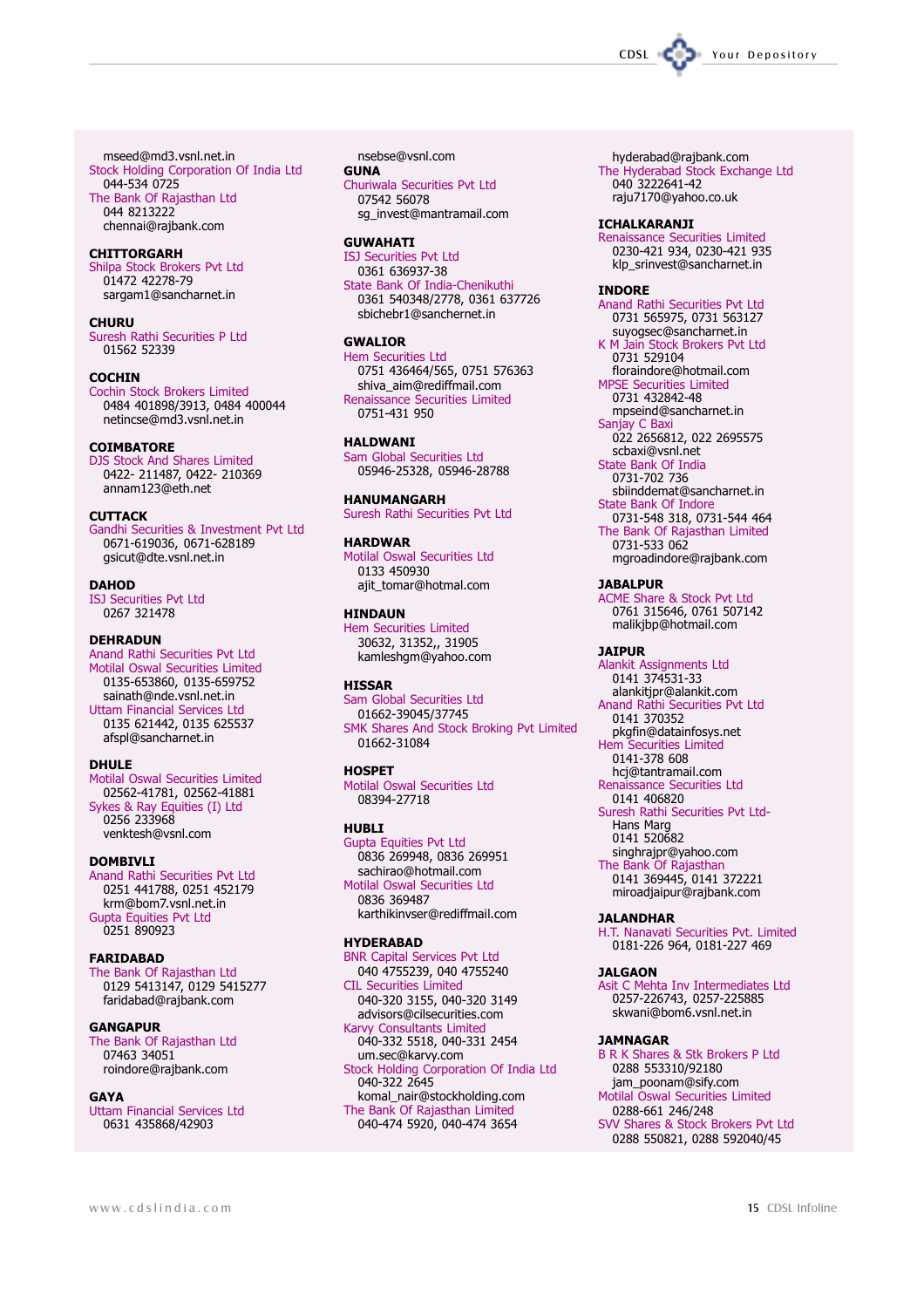

**JHALRA PATAN** Suresh Rathi Securities Pvt Ltd

07432-40116 svardhma@datainfosys.net

#### **JHUNJHUNU**

Suresh Rathi Securities Pvt Limited 01592-32355, 01592-38727 nitin601@hotmail.com

#### **10DHPIIR**

Motilal Oswal Securities Limited 0291-441382/383 marusec@wilnetonline.net Renaissance Secs. - Paota 0291-628619/719 Renaissance -Sardarpura 0291 612374 Suresh Rathi Securities Pvt. Ltd 0291-636171 sharads80@hotmail.com<br>The Bank Of Rajasthan Ltd 0291 627365 sgjodhpur@rajbank.com

#### **KANPIIR**

Siddhi Shares Private Limited 0512 305203 srfl@vsnl.net State Bank Of India 0512 303123

#### **KHAMBHAT**

**ACME Shares & Stock Pvt Ltd** 02698 24401-02 mscs@icenet.net Navkar Share & Stock Brokers Pvt Ltd 02698 20565 pradip@wilnetonline.net

#### **KOLHAPUR**

Motilal Oswal Securities Ltd 0231 660713, 0231 650171 klp\_tradenet@sancharnet.in Renaissance Securities Limited 0231 660713, 0231 650171

#### **KOI KATA**

Accord Capital Markets Limited<br>033-476 2125/5404, 033-475 0828 accord19@vsnl.in **Bank Of India** 033 2485703/1973, 033 2485785/4850 boiezit@cal3.vsnl.net.in CD Equisearch Private Limited 033 2805601-02 cdequi@cal.vsnl.net.in Dalmia Securities Limited 033-2806544-49 nm@dalmiasec.com Dimensional Securities Pvt Ltd 033 2207948, 033 2102650-52 kolkata@dimensional.co.in Stock & Shares Limited **DJS** 033-2206269, 033-2484288<br>East India Securities Limited<br>033-334 5527/5689, 033-321 8069 viveka@eisec.com G M Bosu & Co Pvt Ltd 033 4662822, 033 4664363<br>gmbcolk@cal2.vsnl.net.in Lohia Securities Limited 033-210 8722, 033-210 7993/95 samy4200@usa.net

M Prasad & Co. Ltd 033 4792700-01 sunspark@cal2.vsnl.net.in R M Share Trading Pvt Ltd<br>033 2103860, 033 2103862 Sam Global Securities Limited 033-221 1096, 033-221 1097 **SKP Securities Limited** 033-2828719/8793 skpsec@giascl01.vsnl.net.in **SMIFS Securites Limited** 033 2819910 smifse4@vsnl.net Stock Holding Corporation of India Ltd 033-226 2030 The Bank Of Rajasthan Limited 033 2377412-13 crcalcutta@rajbank.com Vedika Securities Pvt Ltd<br>033 2231245, 033 2233642/43 vedika\_@hotmail.com **KOTA** 

Suresh Rathi Securities Pvt Limited 0744-361 155 The Bank of Rajasthan Limited<br>0744-324 007, 0744-362 284 iekota@rajbank.com

#### **LUCKNOW**

Anand Rathi Securities Pvt Ltd 0522 282303, 0522 217547/426 richie@avadh.net Asit C Mehta Investment Intermediates Ltd  $(0522)$  255022/23,  $(0522)$  255 005 Motilal Oswal Securities Limited 231695/211903, 217492 Sykes & Ray Equities (I) Limited<br>0522 331196 sykes@hatway.com

#### **LUDHIANA**

**LSE Securities Limited** 0161-412316-18 Ise@satyam.net.in State Bank of India 0161-449 080, 0161-449 081

#### **MADURAI**

DJS Stock & Shares Ltd 0452-735776, 0452-737555 pln@vsnl.com

#### **MANGALORE**

**ISJ Securities Pvt Ltd** 0824 429614 arcadia@vasnet.co.in Sykes & Ray Equities (India) Ltd 0824 218476/561, 0824 218737 dp@sre.co.in

#### **MEERUT**

**BCB Brokerage Pvt Ltd** 0121 660001/24 ash\_rel@yahoo.com The Bank Of Rajasthan Ltd 0121-643908 meerut@rajbank.com

#### **MITHAPUR**

**B R K Shares & Stk Brokers P Ltd** 02892 24360

#### **MORADABAD**

**Uttam Financial Services Limited** 0591-428 721, 0591-417 908

#### **MUZAFFARPUR**

B R Jalan Securities Private Limited<br>0621-266 839, 0621-266 840 binod@dte.vsnl.net.in

#### **NADIAD**

Kisan Ratilal Choksey Shares & Sec Pyt Ltd 0268-29020/24/26 vimalpatel786@homail.com

#### **NAGPUR**

Anand Rathi Securities Pyt. Ltd. 0712-731922-4

Kantilal Chhqanlal Securities Pv. Ltd 0712 731922, 0712 731923/25 vifco@rediffmail.com

**Motilal Oswal Securities Ltd** 0712 538181

Renaissance Securities Limited 0712 241062

#### **NANDURRAR**

Motilal Oswal Securities Ltd<br>02564 22087/25180 gtated@hotmail.com

#### **NASTK**

Asit C. Mehta Investment Intermediates I td 0253 454174-75 Kantilal Chhaganlal Securities Pvt Ltd<br>0253 572196, 0253 5727696

Motilal Oswal Securities Limited<br>0253-579201, 0253-574782

#### **NAVI MUMBAI**

**Bank Of Baroda** 022-770 9854, 022-771 0951 bobnerul@bol.net.in Inter-Connected Stock Exchange of India Ltd 022 7812056/58/59, 022 7812062/392-3 isesc@bom3.vsnl.net.in Motilal Oswal Securities Ltd 022 7661278

#### **NEW DELHI**

Abhipra Capital Limited 011-724 7797/98, 011-721 4564 customercare@abhipra.com Alankit Assignments Limited 011-351 3514/16, 011-354 5773/74 alankit@alankit.com **Bank of India** 011 3721843-44, 011 3731113 boindpo@ysnl.net **BI B Limited** 011-3290007/15, 011-3290006 dhirender.verman@indiatimes.com **B R Jalan Securities Private Limited** 011-696 8101, 011-651 1919/4050 **Express Securities Pvt Ltd** 011 3326940, 011 3279479 **Globe Capital Market Limited** 011 3720887/89/91, 011 3720891

gcm@del2.vsnl.net.in **IKM Investor Services Ltd** 011 5787743, 011 5782301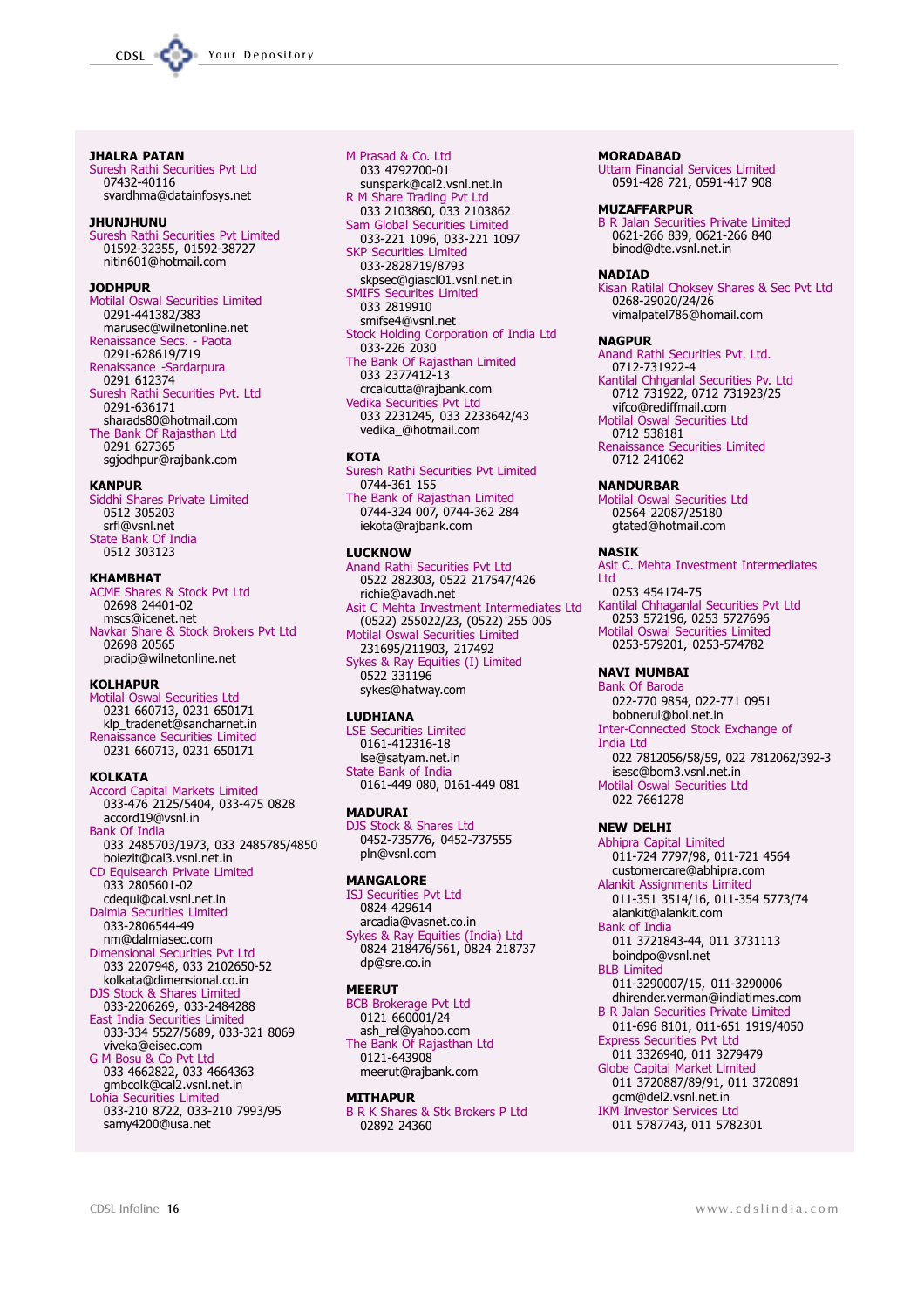

ikmdmat@yahoo.com Indus Portfolio Private Limited 011 5457390, 011 5449517/9862<br>dp@indusinvest.com **Integrated Master Securities Limited** 011-3322136/2143, 011-3322187/2259 imsInt@mantraonline.com K & A Securities Pvt Ltd 011 6832111/29511, 011 6849511/36869 kansal@kna.wipro.net.in<br>Master Capital Services Ltd 011 3738633, 011 3358667 mtl@vsnl.net sam Global Securities Ltd-Azadpur<br>011 7228354, 011 7433346<br>Sam Global Securities Limited 011 3270790/6190 rakesh\_samdp@hotmail.com,

- Stock Holding Corporation of India Ltd.<br>011-371 2807 Suresh Rathi Securities Pvt. Limited 011-328 1192
- The Bank Of Rajasthan Ltd-Karol Bagh<br>011 5712934, 011 5729817 kbdelhi@rajbank.com
- The J & K Bank Limited 011 3737940-41, 011 3737948 jkbdpservice@spectranet.com
- Uttam Financial Services Limited<br>011-3317228, 011-3326278 nsebse@vsnl.com Zuari Investments Limited
- 011 6413319/3376, 011 6413386 zuari@vsnl.com

### **PANIPAT**

The Bank Of Rajasthan 01742 630192, 01742 630493 rodelhi@rajbank.com

#### **PANAJI**

**ISJ Securities Pvt Ltd** 0832 231130

#### **PATNA**

Motilal Oswal Securities Ltd 0612 201625/26/22 nspl@mail.girija.net.in

**PIPARIYA BCB Brokerage Pvt Ltd**<br>07576 23232

#### **PRODDATUR**

Processor Contributes Limited<br>08564-43494, 08564-57945<br>vinodkumarv123@rediffmail.com

#### **PUNE**

**Bank Of Baroda** bank or ban oan<br>
020 5421255/36997, 020 5445893<br>
paudro@vsnl.net<br>
PSE Securities Limited 020 4485701-03 punestock@vsnl.com

#### **RAIPUR**

Anard Rathi Securities Pvt. Ltd.<br>0771 654407<br>Wallfort Share & Stock Brokers Ltd 0771 535642

#### **RAJKOT**

Ajay Natavarlal Securities Pvt Limited<br>229763, 229782 anspl405@hotmail.com

**B R K Share & Stock Brokers P Ltd** 0281 476305-06, 0281 691320<br>Rajkot Nagarik Sahkari Bank Limited 0281-233 916/917, 0281-233 918 savipa@yahoo.com **SKSE Securities Limited** 0281-442 145, 0281-691 257 sksel@indiainfo.com

The Bank of Rajasthan Ltd romumbai@rajbank.com

#### **RANCHI**

Motilal Oswal Securities Ltd 0651 307350

# **RANIGANJ**

**B R Jalan Securities Private Ltd** 0341 444226 sunsec@vsnl.net

#### **ROHTAK**

The Bank Of Rajasthan Ltd 01262 54502 rodelhi@rajbank.com

#### **ROURKELA**

Motilal Oswal Securities Ltd 0661 4640943/3493, 0661 4646493 virbhadr@hotmail.com

#### **SANGAMNER**

Acme Shares & Stock Pvt Ltd 02425 25451, 02425 25100 gandhiinv@rediffmail.com

### **SANGLT**

Mangal Keshav Securities Ltd 0233 327956-58 akniv@vsnl.com

# **CHTVDLIDT**

Sanjay C Baxi 07492 32359, 07492 32459

#### **STROHT**

Suresh Rathi Securities Pyt Limited 02972-30689

#### **SIRSA**

**IKM Investors Services Ltd** 01666 32011 rangolistock@satyam.net.in The Bank of Rajasthan Ltd 01666 20713 rodelhi@raibank.com

### **SRIGANGANAGAR**

Suresh Rathi Securities Pvt Limited<br>0154-440 383 The Bank of Rajasthan Limited

0154-430 359/259, 0154-422 903 sriganganagar@rajbank.com

### **SURAT**

**BCB Brokerage Pvt Ltd** 0261 7413530, 0261 7413634 dinyarturel@hotmail.com Kisan Ratilal Choksey Shares & Securities **Pvt Ltd** 0261-424 290 Motilal Oswal Securities Limited 0261-419813, 0261-435505 Suresh Rathi Securities Pvt Ltd 0261 655670

#### **THANE**

Mangal Keshav Securities Ltd 022 5470890 mksl@powersurger.net

#### **THRISSUR**

The South Indian Bank Limited 0487 440388 sib@vsnl.com

#### **TINSUKIA**

Renaissance Securities Limited 334622, 339062

#### **TRIVANDRUM**

T Nanavati Securities Pvt Limited<br>0471-440 934, 09847062392

#### **UDAIPUR**

- Emkay Share & Stock Brokers P Ltd<br>0294 415405, 0294 412276<br>rcstocks@bppl.net.in
- ISJ Securities Private Limited 0294-423 611/612, 0294-422 181 Renaissance Securities Limited<br>0294-526 798

Shilpa Stock Broker Pvt Ltd 0294 425816, 0294 425855

fortsec@sancharnet.in Suresh Rathi Securities Pvt Ltd<br>0294 413088

The Bank Of Rajasthan Limited<br>0294-560547, 0294-420702 bbudaipur@rajbank.com

**IIDIPI IS1 Securities Pvt Ltd** 08252 34295

nsrao@blr.vsnl.net.in

#### **VADODARA**

Bank of Baroda<br>0265-361910 cgzbobcapbar@netcracker.com **SDFC Securities Limited** 0265362330 sdfc@technet-online.com

#### **VAPT**

Mangal Keshav Securities Ltd<br>02638 439063, 02638 434687 mksl@powersurfer.net

#### **VERAVAL**

B R K Share & Stock Broker Pvt Ltd<br>02876 43827/959, 02876 41759/44005 ajay123123@rediffmail.com

#### VIJAYAWADA

**BNR Capital Services Pvt Ltd<br>0866 566271, 0866 566267** vinit@nettlinx.com

BNR Capital Services Pvt Ltd<br>0866 577005, 0866 571047 vjwkscpl@sancharnet.in

#### **VISAKHAPATNAM**

Steel City Securities Limited<br>0891-549675-80, 0891 563580/49681 scsIdp@nettlinx.com

#### **VISANAGAR**

Kantilal Mangaldas Sec P Ltd 02765 30386/21082, 02765 31167 shreevsn@yahoo.com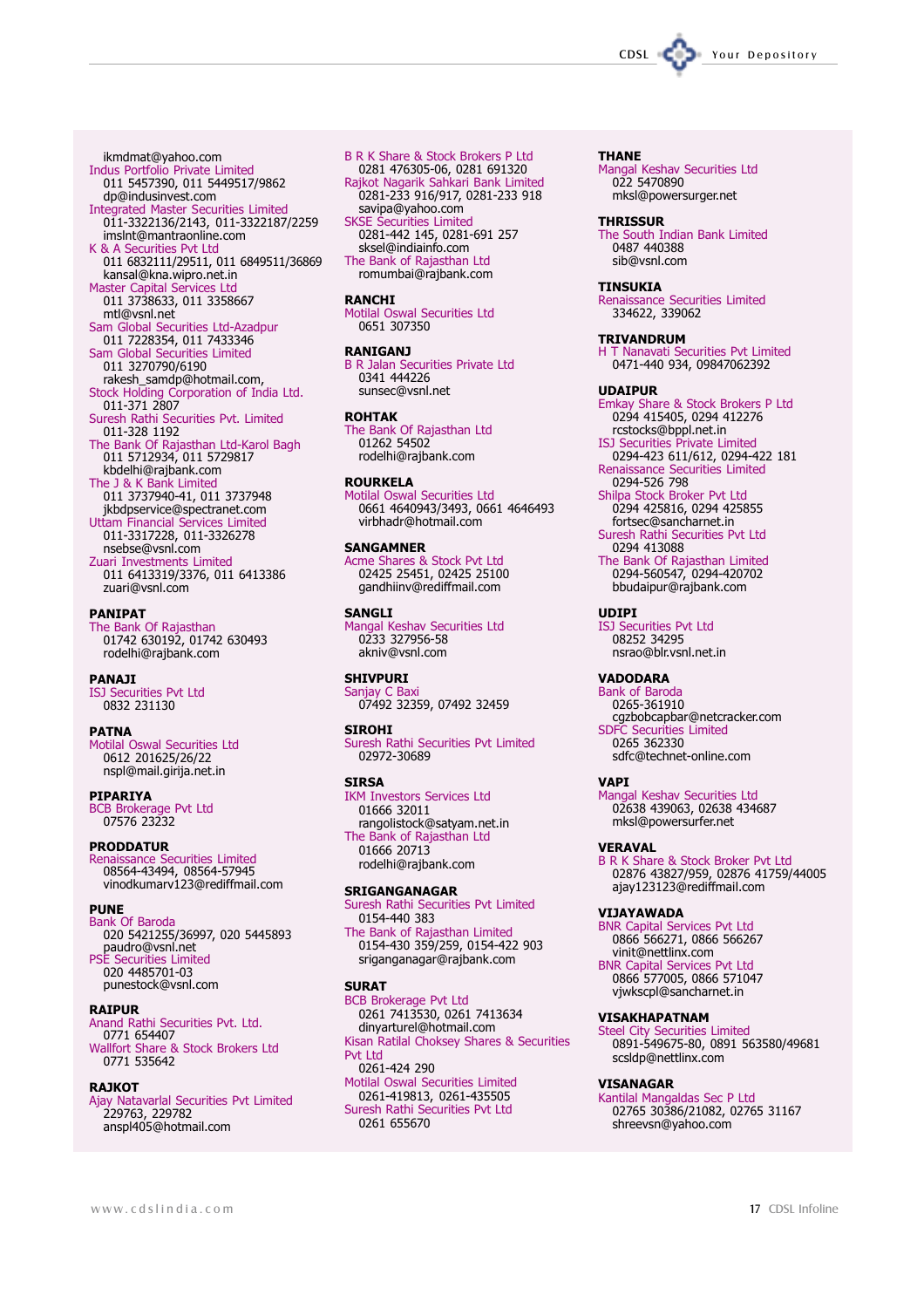

# **Infoline Update**

# **CDSL releases useful publications for investors**

# **Investors' Guide**

CDSL has published a thoroughly rewritten



Investors' Guide, a booklet which besides providing information on the benefits of dematerialisation, also lists out the facilities offered by CDSL system, the account opening procedure etc. The Investors' Guide is available in Gujarathi and Hindi as well.

# 'O & A -Demat the CDSL way'

The new "Q & A - Demat the CDSL way" is a thoroughly revised and re-written version of the earlier booklet - Frequently Asked Questions. The booklet covers various facets of the depository

system like demat account opening, dematerialisation, nomination, transpositioncum-demat, pledge, transmission, etc.

Q & A on one of the facets i.e. 'settlement of securities in demat form' is reproduced herewith for the benefit of investors.

These publications can be obtained from any DP registered with CDSL.

# **Settlement of Securities in Demat Form**

# What is the procedure for delivery of securities in demat form in case of sale of securities?

The procedure for selling dematerialised securities through any stock exchange is similar to the procedure for selling physical shares. However, the

procedure for delivery of securities is much simpler when compared to the sale of securities in physical seament. In case of sale of demat security, immediately on receipt of intimation of execution of trade from broker, the seller should issue instructions to the DP with whom he maintains his demat account. for delivery of security either directly to the Clearing Corporation/Clearing House or to the broker's clearing account, as advised by his broker.

What is the procedure for receipt of securities in demat form in case of purchase of securities? Purchaser of securities can give one-time standing instruction to his DP for receiving securities in his account. This standing instruction can be given at the time of opening of account or later. Alternatively, an investor may choose to issue separate receipt instruction every time he makes any purchase of securities.

# What is an 'On Market' and 'Off Market' transaction'?

a) Any transaction for sale and purchase of securities through a broker on the stock exchange to be settled through Clearing Corporation / Clearing House is generally termed as 'On Market' transaction.

b) 'Off Market Transaction' is one which is settled directly between two BOs with or without using the broker and where no Clearing Corporation /Clearing House is involved.

### **What is an 'Inter Depository' Transaction?**

Any transaction between two parties not having demat accounts with the same depository is termed as an 'Inter Depository' transaction.

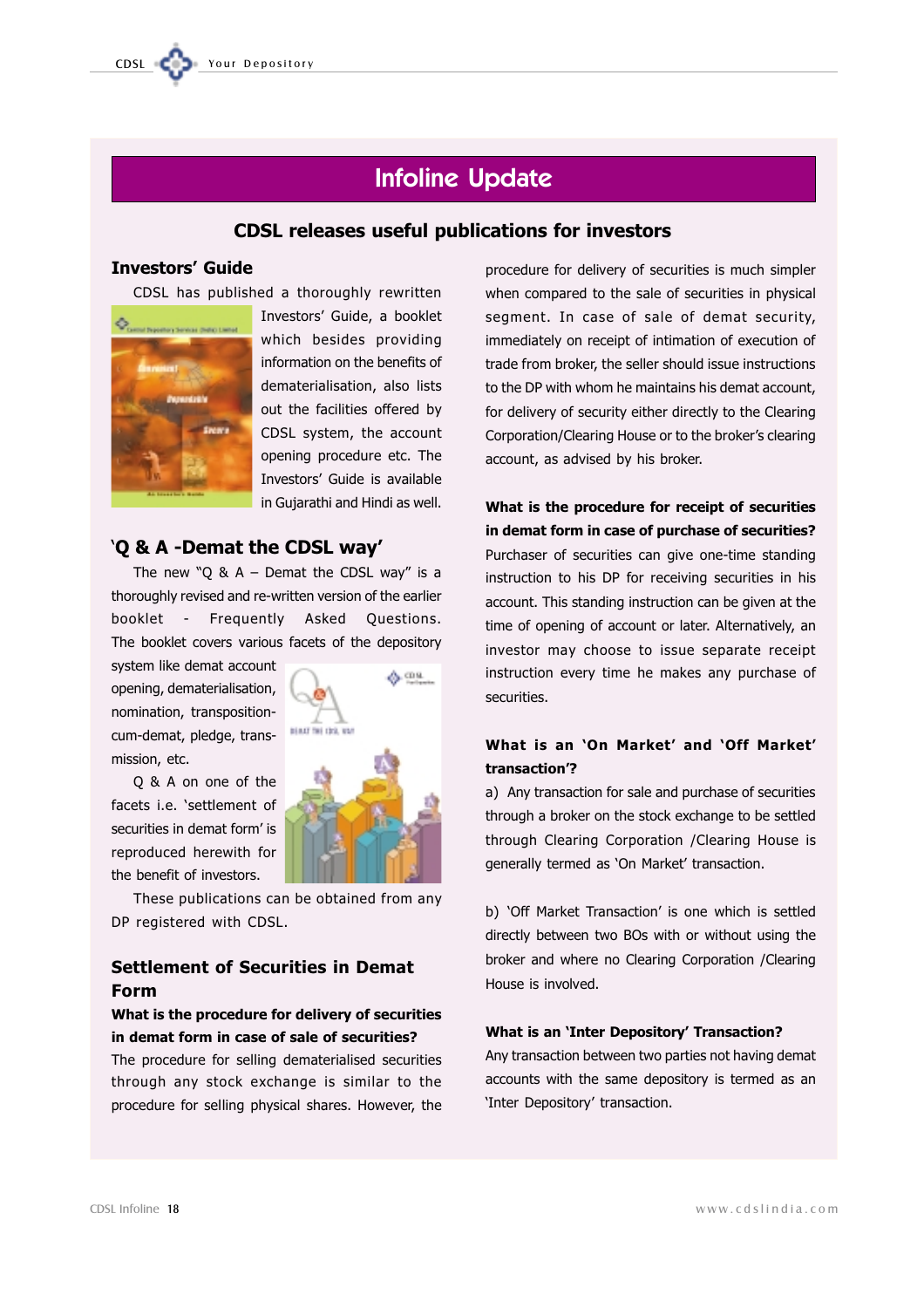Yes. In CDSL system, inter depository transactions can be executed through the same instruction slips as used for on market and off market transactions. However, the other depository has currently prescribed a separate instruction slip for inter depository transactions, which can be obtained from DPs.

# Can securities be bought and sold through **Depository Participant?**

No. Shares can be bought and sold only through a stock broker. DP facilitates delivery of securities against a sell transaction or receipt of securities for a buy transaction.

# What are the transaction charges in respect of sale/purchase/transfer of demat securities?

Demat transaction charges including the fees (if any) levied by CDSL are collected by DPs. DPs after adding their mark up if any, give a composite charge which is intimated by them to their clients.

### How the Settlement Number is indicated?

Settlement number has 7 digits, the first 4 digits represent the year and the remaining 3 digits represent the settlement number of the exchange on which the transactions has been executed.

# What are the different Market Types for settlements through CDSL?

| <b>Market Type Description</b> | <b>Character Codes</b> |
|--------------------------------|------------------------|
| Rolling Normal                 | <b>RM</b>              |
| Normal Rolling (NSE)           | NR.                    |
| Auction Rolling                | AR                     |
| Normal Auction (NSE)           | <b>NA</b>              |
| Company Objection              | CO                     |
| Company Objection Auction      | CА                     |
| Trade to Trade                 |                        |

# What is 'client level pay-in'? What are the benefits of 'client level pay-in'?

CDSL

Your Depository

Facility to deliver securities to Clearing Corporation/ Clearing House directly from the demat account of investors is termed as 'client level pay-in'.

Benefits of the client level pay-in are prescribed hereunder:-

a) Present market environment, with T+3 pay-in settlement cycle requires faster settlement of securities which is facilitated through client level pay-in.

b) Client level pay-in avoids issuance of multiple instructions i.e. first from client to CM and then from CM to Clearing Corporation/Clearing House. Last minute pay-in is possible through the client level pay-in.

c) Client level pay-in avoids counter party risk associated with the delivery of securities through an intermediary.

### Does CDSL provide for the 'client level payin'?

Yes. CDSL provides the facility of client level 'normal' and 'early payin' for BSE settlements and client level 'early payin' for NSE settlements.

# What precautions need to be observed with respect to Instruction Slips?

BOs should take following precautions with respect to instruction slips:-

a) Ensure that the DP issues instruction slip book.

b) Ensure that instruction slip numbers are pre-printed and DP takes acknowledgment for the instruction slip booklet issued.

c) Ensure that the demat account number is prestamped.

d) If only one entry is made in the instructions slip, strike out remaining space to prevent misuse by any one.

e) All details like target account id, quantity, ISIN, etc. in the instruction slip should be filled in by BO himself.

f) Should use separate instruction slips for confirming On - Market / Off - Market / Inter depository